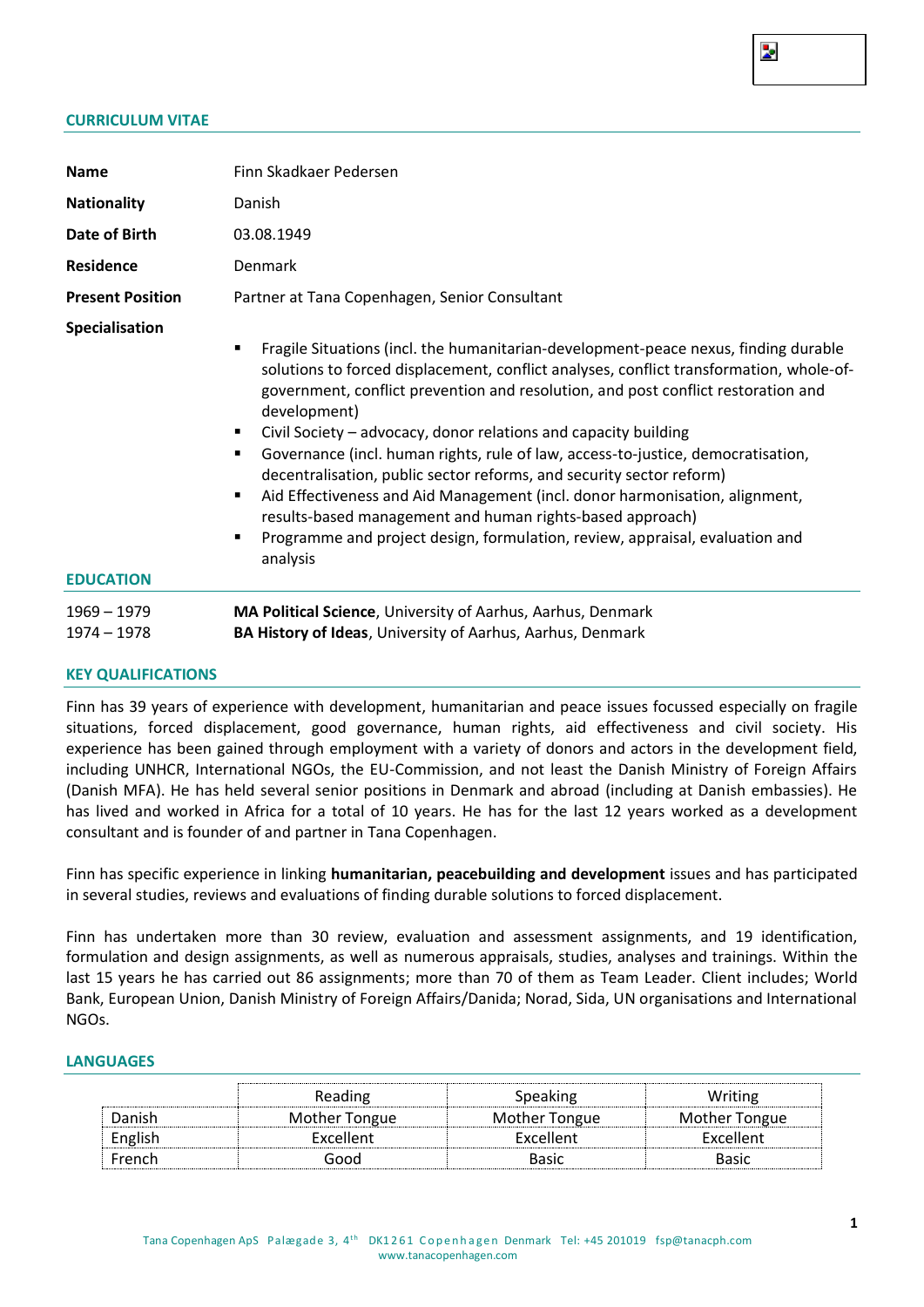

#### **EMPLOYMENT RECORD**

| $2006 -$ Present<br>$2005 - 2006$ | Founder, Partner and Senior Consultant, Tana Copenhagen, ApS Denmark<br>Senior Consultant, COWI Consulting Engineers and Planners A/S, Denmark      |
|-----------------------------------|-----------------------------------------------------------------------------------------------------------------------------------------------------|
| $1995 - 2005$                     | <b>Danish Ministry of Foreign Affairs.</b>                                                                                                          |
| $2002 - 2005$                     | Chief Advisor and Deputy Head of Department, Technical Advisory Services for<br>Development Assistance. Danish Ministry of Foreign Affairs, Denmark |
| $2002 - 2002$                     | Chargé d'Affaires e.p. Head of Embassy, Danish Embassy in Lilongwe, Malawi                                                                          |
| $1999 - 2002$                     | Minister Counsellor and Deputy Head of Embassy, Danish Embassy in Nairobi, Kenya                                                                    |
| 1997 - 1999                       | Deputy Head of Southern Africa Department, Danish Ministry of Foreign Affairs,<br><b>Denmark</b>                                                    |
| 1995 - 1997                       | Head of NGO Unit, Danish Ministry of Foreign Affairs, Denmark                                                                                       |
| $1993 - 1995$                     | Acting Head of EU's Special Programme for South Africa, Project office/EU Commission in<br>Pretoria, South Africa                                   |
| 1992 - 1993                       | Special Programme Officer, Interfund, South Africa                                                                                                  |
| 1986 - 1992                       | Secretary General, IBIS Denmark (now Oxfam), Denmark                                                                                                |
| 1985 - 1986                       | Head of Section, Danish Red Cross, Denmark                                                                                                          |
| 1982 - 1985                       | Social Services Officer, UNHCR, Djibouti and Uganda                                                                                                 |
| 1979 – 1982                       | Lecturer, University of Aarhus and High School, Denmark                                                                                             |

**Countries Worked in:** Afghanistan, Angola, Bangladesh, Benin, Botswana, Burkina Faso, Cambodia, Chad, Djibouti, Egypt, Ethiopia, Eritrea, Ghana, Indonesia, Iraq, Jordan, Kenya, Kosovo, Lebanon, Malawi, Mali, Mozambique, Myanmar, Namibia, Nepal, Nicaragua, Niger, Nigeria, Pakistan, Philippines, Rwanda, Senegal, Somalia, South Africa, South Sudan, Sudan, Syria, Tanzania, Tunisia, Uganda, Zambia, Zimbabwe, and Yemen.

Long-term assignments: Malawi, Kenya, South Africa, Uganda and Djibouti.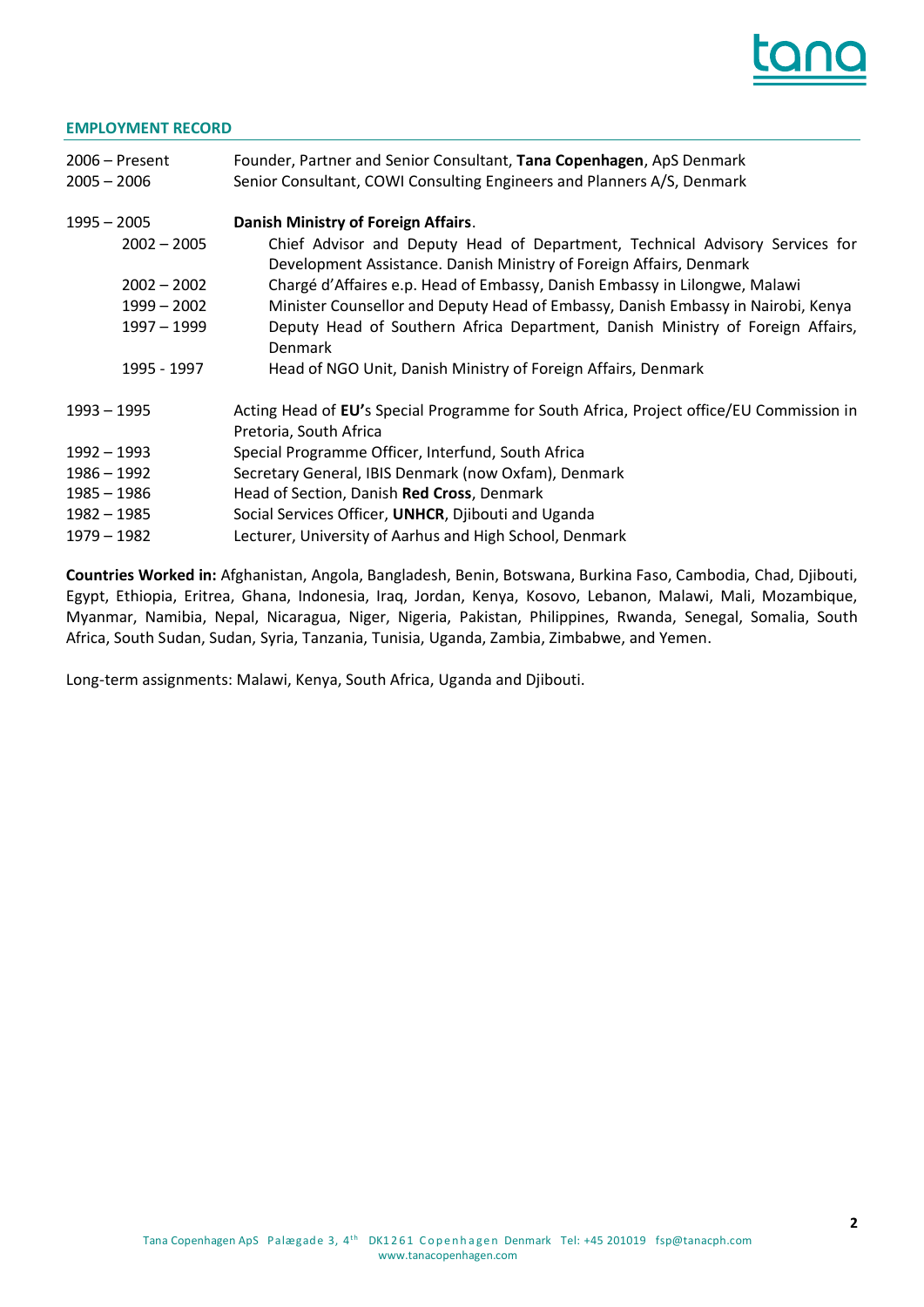

#### **PROFESSIONAL EXPERIENCE**

| <b>Date</b>                                  | <b>Location</b>           | <b>Client</b>                                                                                                                                                                          | <b>Position</b>                                 | <b>Description</b>                                                                                                                                                                                                                                                                                                                                                                                                                                                                                                                                                                                                                                                                                                             |
|----------------------------------------------|---------------------------|----------------------------------------------------------------------------------------------------------------------------------------------------------------------------------------|-------------------------------------------------|--------------------------------------------------------------------------------------------------------------------------------------------------------------------------------------------------------------------------------------------------------------------------------------------------------------------------------------------------------------------------------------------------------------------------------------------------------------------------------------------------------------------------------------------------------------------------------------------------------------------------------------------------------------------------------------------------------------------------------|
| October<br>$2006 -$<br>present               | <b>Denmark</b>            | Tana Copenhagen, ApS<br><b>Denmark</b>                                                                                                                                                 | Founder,<br>Partner and<br>Senior<br>Consultant | Established Skadkaer Consult ApS in October 2006, which expanded and became Tana<br>Copenhagen ApS in 2010.<br>Tana (and previously Skadkaer Consult) specialises in assisting in governance, stabilisation,<br>peace and security in fragile situation in addition to and civil society.                                                                                                                                                                                                                                                                                                                                                                                                                                      |
|                                              |                           |                                                                                                                                                                                        |                                                 | Managing director from 2006 to 2012 and is presently Chair of the Board.                                                                                                                                                                                                                                                                                                                                                                                                                                                                                                                                                                                                                                                       |
| January<br>$2021 -$<br>present               | Africa<br>Regional        | Danish Embassy in<br>Ethioia.<br>Samrawit Berhanu<br>Abebe; Senior<br>Programme Officer.<br>Contractor: Tana                                                                           | QA Lead                                         | <b>M&amp;E AND COMMUNICATION FOR</b><br>APP IV, AFCFTA AND WPS.<br>APP IV is the Danish government's Africa for Peace Programme, which support to peace<br>efforts in Africa.<br>The assignment is for four years to provide monitoring and evaluation services for the<br>Danish Embassy and the partners under the programme: AU Commission, IGAD, ECOWAS,<br>ISS, and UNECA.                                                                                                                                                                                                                                                                                                                                                |
| December<br>2020-<br>ongoing                 | Africa<br>regional        | EU Delegation to the<br>African Union.<br>Peace and Security<br>Programme Officer,<br>Maria-<br>Luisa.TRONCOSO@ee<br>as.europa.eu<br>Contractor: Ice-org.<br>https://www.iceorg.<br>eu | Team<br>Leader                                  | Improve Management and Delivery of Results of the APSA IV Programme through<br>continous monitoring and evaluation.<br>This assignment is a two year assignment with the objective to improve M&E of the fourth<br>EU programme to the African Peace and Security Architecture (APSA IV), which provides<br>support to the African Union Commission and African Regional organisations and<br>mechanisms for conflict resolution and peace efforts in Africa. https://www.apsa-iv-<br>monitoring.eu                                                                                                                                                                                                                            |
| September<br>2019-<br><b>October</b><br>2020 | Norway                    | Norad, Evaluation<br>responsible, Annette<br>Wilhelmsen<br>Anette. Wilhelmsen@no<br>rad.no                                                                                             | QA Lead                                         | <b>Evaluation of Norway's engagement in Somalia 2012-2018.</b><br>An evaluation of Norway's support to Somalia including all types of assistance:<br>Humanitarian, development and peace.                                                                                                                                                                                                                                                                                                                                                                                                                                                                                                                                      |
| March 2020-<br><b>June 2020</b>              | Desk-based                | Tana Copenhagen,<br><b>Managing Director:</b><br>Erik Bryld<br>eb@tanacph.com                                                                                                          | Team<br>Leader and<br>Author                    | <u><b>Briefing Paper: The Triple Nexus – Building Resilience. An introduction with some</b></u><br>discussions and lessons learned.                                                                                                                                                                                                                                                                                                                                                                                                                                                                                                                                                                                            |
| November<br>$2018 -$<br>February<br>2019     | Desk-based                | Global Affairs Canada,<br>David Heath,<br>David.Heath@internat<br>ional.gc.ca                                                                                                          | Team<br>Member                                  | <b>Review of Findings from European Evaluations of Counter Terrorism Capacity Building</b><br>Programs.                                                                                                                                                                                                                                                                                                                                                                                                                                                                                                                                                                                                                        |
| February $-$<br>November<br>2019             | Norway                    | Norad, Evaluation<br>responsible, Annette<br>Wilhelmsen<br>Anette. Wilhelmsen@no<br>rad.no                                                                                             | QA Lead                                         | <b>Evaluation of Norwegian Engagement in South Sudan.</b><br>A longitudinal evaluation to assess effects of the total Norwegian engagement in South<br>Sudan affecting development, including both financial and technical support, and<br>diplomatic and political advocacy. Theory based timeline approach                                                                                                                                                                                                                                                                                                                                                                                                                   |
| May -<br>December<br>2019                    | Myanmar<br>and<br>Lebanon | Danish Ministry of<br>Foreign Affairs;<br>Lars Adam Rehof,<br>larreh@um.dk                                                                                                             | Team<br>Leader of<br>External<br>Team           | <b>Review and Capacity Assessment of Danish Red Cross.</b> The assessment included both the<br>MFA support to DRC's civil society and humanitarian work. Activities included interviews of<br>MFA staff and at the headquarter of DRC. Field visits to Myanmar and Lebanon, with<br>interviews also of Syrian Arab Red Crescent. An interim report and a final report presented<br>to MFA and DRC.                                                                                                                                                                                                                                                                                                                             |
| April -June<br>2019                          | Kosovo                    | Sida, Embassy in<br>Pristina.<br>Programme Officer:<br>Maja Edfast,<br>maja.edfast@gov.se<br>Contractor: Tana                                                                          | Team<br>Leader                                  | Midterm Review of the Sida Core Support to KCSF. Kosovo Civil Society Foundation is<br>supported by a number of donors, most importantly Sweden. The main objective of this<br>assignment was to assess the achievements (results, outcomes) of Sida Core Support to<br>KCSF and provide recommendations for the upcoming period. Activities included: Study of<br>background information, Interviews with 47 stakeholders in Kosovo and workshops with<br>KCSF and a group of donors.                                                                                                                                                                                                                                         |
| December<br>$2018 - April$<br>2019           | Denmark                   | <b>DIGNITY</b><br>Team Leader, Morten<br>Olesen,<br>mool@dignity.dk                                                                                                                    | Consultant                                      | <b>Support to the Danish Institute Against Torture</b><br>Facilitated the development of a Concept Paper for Protection programme to enable Syrian<br>refugees and hosts in Lebanon and Jordan affected by serious Posttraumatic Stress<br>Disorder, Anxiety and Depression caused by violence, SGBV and torture to participate in<br>activities facilitating durable solutions.                                                                                                                                                                                                                                                                                                                                               |
| December<br><b>March 2019</b>                | Desk-based                | Global Affairs Canada,<br>David Heath,<br>David.Heath@internat<br>ional.gc.ca                                                                                                          | Team<br>Leader                                  | <b>Literature Review of the Stabilization-Development Nexus</b><br>This was a review of findings and lessons learned, concerning the stabilization-<br>development nexus, based on donor evaluations and academic sources, to support the<br>development of the evaluation strategies for future evaluations of Canadian stabilization<br>efforts. The report analyzed the importance of the humanitarian - stabilization -<br>development nexus and provided recommendations very much in line with recent WB, UN<br>and DAC studies.<br>Activities performed:<br>Extensive desk review of academic literature and of evaluations of stabilization<br>related initiatives in Afghanistan, DRC, Mali, Somalia and South Sudan. |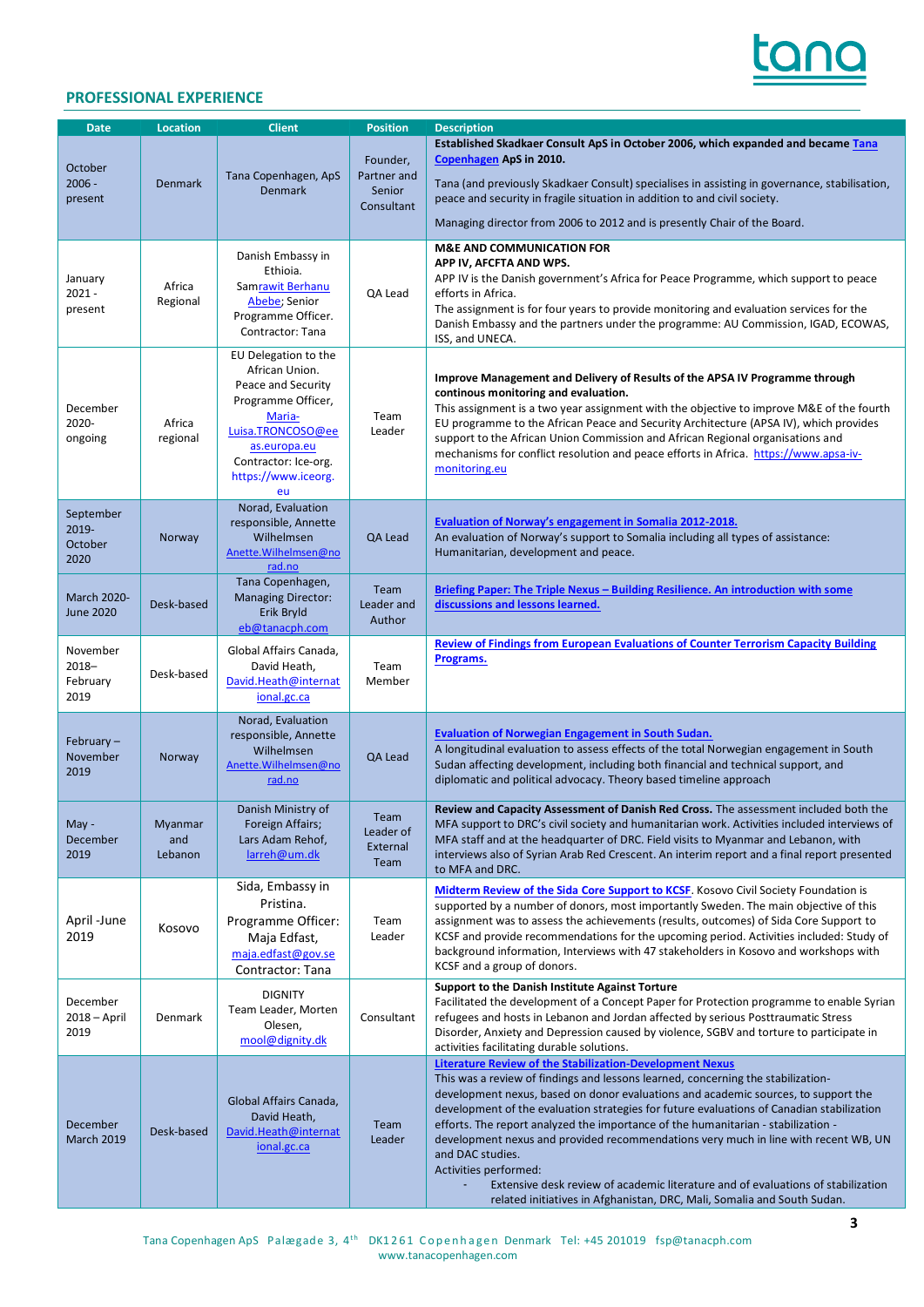|                                           |                                                      |                                                                                                                               |                                                                         | Mapping and analysis of stabilization approaches among 7 different donors.<br>Final report, which provided recommendations for Global Affairs Canada.                                                                                                                                                                                                                                                                                                                                                                                                                                                                                                                                                                                                                                                                                                                                                                                                                                                                                                                                          |
|-------------------------------------------|------------------------------------------------------|-------------------------------------------------------------------------------------------------------------------------------|-------------------------------------------------------------------------|------------------------------------------------------------------------------------------------------------------------------------------------------------------------------------------------------------------------------------------------------------------------------------------------------------------------------------------------------------------------------------------------------------------------------------------------------------------------------------------------------------------------------------------------------------------------------------------------------------------------------------------------------------------------------------------------------------------------------------------------------------------------------------------------------------------------------------------------------------------------------------------------------------------------------------------------------------------------------------------------------------------------------------------------------------------------------------------------|
| May 2018                                  | Kenya                                                | East African Standby<br>Force (EASF)<br>Tanzi Mtuburaki<br><b>Chief Analyst</b><br>m.tanzi@easbrig.org                        | Facilitator                                                             | Workshop for programming the development of EASF's early warning capacity.<br>Facilitation of a three day workshop for 20+ participants, including from AU, other regional<br>organisations and member states. The workshop by using a logical framework approach<br>developed a draft operational plan for the next phase of the early warning capacity of the<br>EASF.                                                                                                                                                                                                                                                                                                                                                                                                                                                                                                                                                                                                                                                                                                                       |
| November<br>$2017 -$<br>February<br>2018  | Pakistan,<br>Sudan,<br>Lebanon,<br><b>Nepal</b>      | <b>UNDP</b><br>Johannes Fromholt<br>Programme Analyst<br>Johannes.Fromholt@u<br>ndp.org                                       | Co-Team<br>Leader                                                       | <b>External Evaluation of Global Cluster Approach to Early Recovery Coordination. UNDP</b><br>leads the Global Cluster on Early Recovery in humanitarian situations. UNDP will use the<br>evaluation to guide UNDP's future role in disasters. The evaluation, besides interviews in<br>Geneva and New York, included six case study countries of which Finn undertook four<br>(Pakistan, Nepal, Sudan and Lebanon). The evaluation is published here:                                                                                                                                                                                                                                                                                                                                                                                                                                                                                                                                                                                                                                         |
| November<br>$2017 -$<br>February<br>2018  | Desk-based                                           | Danish Refugee<br>Council;<br><b>Thomas Nixon</b>                                                                             | QA                                                                      | Study on durable solutions planning and programming in urban contexts: A comparative<br>study of Kenya and Somalia<br>Commenting and providing advice for the team carrying out the study.                                                                                                                                                                                                                                                                                                                                                                                                                                                                                                                                                                                                                                                                                                                                                                                                                                                                                                     |
| September<br>$2017 -$<br>February<br>2017 | Iraq                                                 | Danida's Evaluation<br>Department;<br>Marianne Vestergaard<br>marves@um.dk                                                    | Team<br>Member                                                          | <b>Evaluation of the Regional Development and Protection Programme in the Middle East.</b><br>The RDPP, launched in 2014, aims at addressing the protractedness of the crisis by<br>combining development and humanitarian assistance to provide for longer-term solutions<br>for refugees and host communities in Iraq, Jordan and Lebanon. The RDPP is a multi-donor<br>programme funded by the EU, Ireland, the Netherlands, Czech Republic, Norway,<br>Switzerland, the UK and Denmark. Activities included visit to the countries concerned and<br>interviews with stakeholders.                                                                                                                                                                                                                                                                                                                                                                                                                                                                                                          |
| August $-$<br>November<br>2017            | Chad,<br>Botswana<br>South<br>Africa and<br>Ethiopia | Sida<br>Embassy of Sweden in<br>Ethiopia:<br>Pierre Fruhling<br>pierre.fruhling@gov.s<br>ē                                    | Acting<br>Team<br>Leader                                                | <b>Evaluation of ACCORD's Preventive Dialogue and Mediation Interventions</b><br>The scope of the evaluation covered ACCORD's activities under its strategy for 2012-2016<br>and the current strategy 2017-2021 including its support to peacebuilding and conflict<br>resolution by the AU. The evaluation provided specific operational and programmatic<br>recommendations for Sida's future cooperation with ACCORD beyond 2018. Included data<br>collection in Chad, Botswana, South Africa and Ethiopia. Activities performed included<br>developing an evaluation methodology and key evaluation questions and interviewing<br>stakeholders in AU, IGAD, SADC, and in South Africa as well as participating by an ACCORD<br>organised meeting of AU conflict mediators in Chad                                                                                                                                                                                                                                                                                                          |
| April 2017-<br>December<br>2017           | Ethiopia,<br>Nigeria and<br>Djibouti                 | Danish Embassy in<br>Ethiopia.<br>Contact: Programme<br>Officer, Peter Lassen,<br>petlas@um.dk                                | Team<br>Member                                                          | Formulation of phase IV of the Africa for Peace Programme (APP) for 2018-2021.<br>The APP IV will support the African Peace and Security Architecture and the African<br>Governance Architecture through support to preventative diplomacy and mediation efforts<br>as well as elections observations and strengthen Election Management Bodies in Africa<br>through the AU, ECOWAS and IGAD.<br>The formulation consisted of studies of AU, ECOWAS and IGAD policies and strategies on<br>peace, security and governance as well as consultations with the organisations in Addis<br>Ababa, Abuja and Djibouti as well as with CSOs and other development partners.                                                                                                                                                                                                                                                                                                                                                                                                                           |
| January<br>$2017 - May$<br>2017           | Uganda                                               | Danish Embassy in<br>Uganda.<br>Contact: Deputy,<br>Majbrit Holm<br>Jakobsen,<br>majjak@um.dk                                 | Team<br>Leader                                                          | Formulation of Danish Country Programme for Uganda, 2018-2022.<br>The country programme will be based on already existing development engagement in two<br>thematic areas: Sustainable and inclusive economic growth and Good Governance and<br>accountability.<br>The Country Programme will have a special focus on Northern Uganda, which is the<br>poorest part of Uganda and host hundred of thousands of South Sudanese refugees.<br>The formulation was done by a team of 4 experts in close consultation with Ugandan<br>partners, other development partners and the Danish Embassy                                                                                                                                                                                                                                                                                                                                                                                                                                                                                                   |
| October<br>$2016 -$<br>January<br>2017    | Uganda<br>and Kenya                                  | <b>Solutions Alliance.</b><br>Niels Harild,<br>niels.harild@solutions<br>alliance.org                                         | Team<br>Leadder                                                         | <b>Evaluation/Review of Solution Alliance (SA)</b><br>The SA was initiated in 2014. It aims to improve the lives of displaced persons – and the<br>communities that hosts them - by responding more collaboratively to displacement and<br>contributing to durable solutions. The review analysed the operational modalities of<br>National Groups and Thematic Groups, including the linkages to and benefit from the larger<br>Alliance. Identified indicators of success and Gauged perception of the Alliance. The review<br>included visits to the National Groups in Uganda and Somalia (Kenya).<br>Activities performed: Interviews of stakeholders in Uganda and Kenya/Somalia in person<br>and by telephone, Members of the thematic Groups through telephone and a perception<br>analysis through a on-line survey questionnaire.                                                                                                                                                                                                                                                    |
| October<br>$2015 -$<br>October<br>2016    | South<br>Sudan                                       | Department of<br>Foreign Affairs, Trade<br>and Development,<br>Canada<br>Contact: Louise<br>Mailloux, GGI<br>Imailloux@ggi.ca | Expert in<br>Developme<br>nt support<br>to Fragile<br><b>Situations</b> | <b>Evaluation of Canadian Department of Foreign Affairs and Trade and Development</b><br>(DFTAD) assistance to Development, and Stabilization and Reconstruction (START) in<br><b>South Sudan</b><br>During the period 2009-2014 DFATD spent roughly 231.5 million CAD on development<br>investments in South Sudan, while the START programming amounted to 47 million CAD.<br>DFATD Development supported initiatives within the areas of children and youth, food<br>security, humanitarian assistance and growth. While a smaller amount was spent on<br>supporting the advancement of democracy and the assurance of security and stability. The<br>Stabilization and Reconstruction Taskforce (START) focused on supporting efforts within<br>the areas of mine action, peacebuilding, policy and security forces (including airport<br>security), mediation and peace processes, as well as justice in South Sudan.<br>The evaluation examined the relevance and performance of development and START<br>programming in South Sudan. The evaluation was a retrospective and prospective |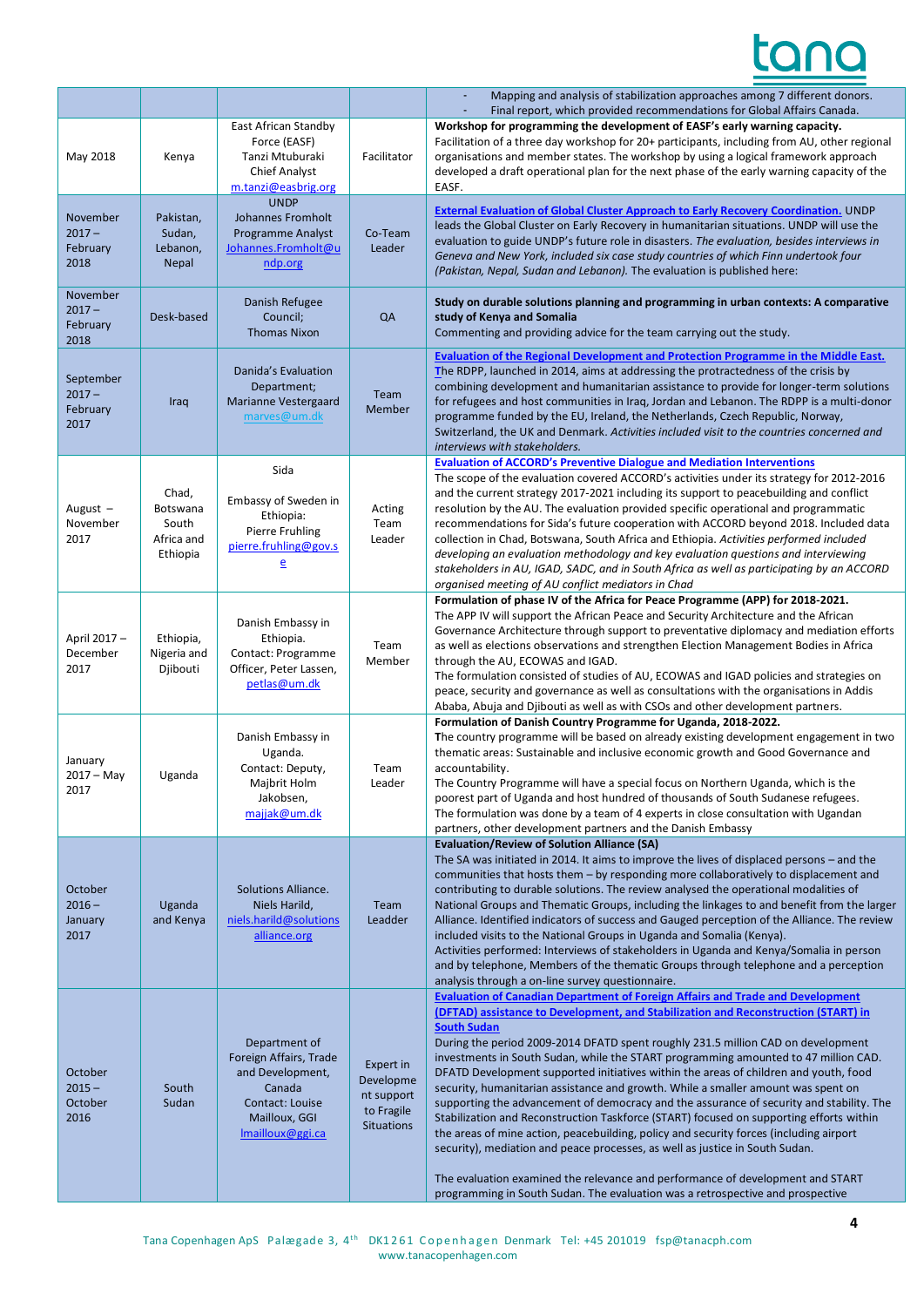

|                                                                           |                   |                                                                                                                                                           |                                                                                                    | evaluation of DFATD programming in South Sudan.                                                                                                                                                                                                                                                                                                                                                                                                                                                                                                                                                                                                                                                                                                                                                                                                                                                                                                                                                                                                                                                                                                                                                                                                                                                                 |
|---------------------------------------------------------------------------|-------------------|-----------------------------------------------------------------------------------------------------------------------------------------------------------|----------------------------------------------------------------------------------------------------|-----------------------------------------------------------------------------------------------------------------------------------------------------------------------------------------------------------------------------------------------------------------------------------------------------------------------------------------------------------------------------------------------------------------------------------------------------------------------------------------------------------------------------------------------------------------------------------------------------------------------------------------------------------------------------------------------------------------------------------------------------------------------------------------------------------------------------------------------------------------------------------------------------------------------------------------------------------------------------------------------------------------------------------------------------------------------------------------------------------------------------------------------------------------------------------------------------------------------------------------------------------------------------------------------------------------|
| August 2015<br>- February<br>2017                                         | Global            | Danish Ministry of<br><b>Foreign Affairs</b><br>Contact: Head of PSF<br>secretariat: Tania<br>Schimmel<br>tansch@um.dk                                    | Stabilisatio<br>n Expert                                                                           | Provision of M&E Services to the Peace and Stabilisation Fund<br>The Danish Peace and Stabilisation Fund (PSF) is a funding mechanism for stabilisation and<br>conflict prevention. The PSF finances multilateral and bilateral initiatives at regional,<br>national and subnational level, which support conflict prevention and stabilisation.<br>Activities supported include, capacity building of armed forces, justice and security reform,<br>and addressing drivers of fragility. During the period 2010-2014 the fund amounted to DKK<br>930 million. The fund was renewed for the period 2015-2017 with a budget of DKK 1<br>billion.                                                                                                                                                                                                                                                                                                                                                                                                                                                                                                                                                                                                                                                                 |
| August-<br>October<br>2015                                                | Global            | Danish Ministry of<br><b>Foreign Affairs</b><br>Nicolai Steen Nielsen.<br>Advisor, Ministry of<br>Foreign Affairs, e-mail<br>niconi@um.dk +45<br>33920000 | Deputy<br>Team<br>Leader,<br>Lead<br>Consultant,<br><b>Civil Society</b><br>Developme<br>nt Expert | Review of Danish Red Cross with Special Focus on Partnerships and Resilience in<br>Development and Humanitarian Assistance<br>The Danish Red Cross (DRC) is one of the largest relief and development organisations in<br>Denmark with an annual turnover in 2014 of 1,226 billion DKK. The DRC's strategy from<br>2015-2020 focuses on life saving interventions and resilience building in fragile situations.<br>The objective of the review was to assess the overall performance of DRC's work under the<br>development framework agreement and Humanitarian Partnership Agreement, with<br>special focus on delivering results on long-term development and humanitarian<br>interventions as well as linking relief and development, through a variety of partnerships.<br>Another aim of the review was to assess to what extent the strategic frame of the DRC was<br>relevant to and consistent with Danish political priorities in terms of geography, thematic<br>focus, and sector.                                                                                                                                                                                                                                                                                                                 |
| $May -$<br>October<br>2015                                                | Somalia           | Forum Syd, Swedish<br><b>NGO</b><br>Gunnar Löfgreen,<br>Gunnar.Lofgren@foru<br>msyd.org                                                                   | Team<br>leader                                                                                     | Baseline study and completion of LFA within the scope of the Somalia Diaspora<br>Programme<br>Forum Syd is a Swedish NGO, which for Sida administers a programme, where the Somali<br>diaspora organisations can obtain funding for projects in Somalia.<br>Activities performed:<br>Study of background material, interviews of Forum Syd management and Somali diaspora<br>organisations, design of base-line study, engage with partner organisations in Somalia,<br>finalise baseline and workshop an improved ToC or LFA.                                                                                                                                                                                                                                                                                                                                                                                                                                                                                                                                                                                                                                                                                                                                                                                  |
| June-August<br>2015                                                       | Iraq              | Danish Ministry of<br>Foreign Affairs, MENA<br>department<br>Ambassador, Gert<br>Meinecke<br>germei@um.dk +45<br>3392000                                  | Team<br>leader                                                                                     | Formulation of Stabilsation Programme: Start-up Programme for Stabilisation in Iraq.<br>Denmark is part of the Global Coalition to Counter ISIL. In addition to the military support<br>Denmark has provided civilian support stabilisation support through four development<br>engagements: Fast track stabilisation support for newly liberated areas, 2. Support to<br>security sector reform, 3. Strengthen participatory and accountable governance and 4.<br>Strengthen a stable and peace-building media environment.<br>The programme was from 2016 be integrated in a regional programme including Syria and<br>Iraq.<br>Activities performed: Desk-study of background information, Assessment of programme<br>and project proposals, Consultation with MENA staff and Meet with UNDP representatives<br>in Amman                                                                                                                                                                                                                                                                                                                                                                                                                                                                                     |
| Maj-August<br>2015                                                        | Universal         | Evaluation<br>department in Danish<br><b>MFA</b><br><b>Evaluation specialist</b><br>Marianne<br>Vestergaard,<br>marves@um.dk, +45<br>33920000             | Team<br>leader                                                                                     | Portfolio-study of Danish support to elections.<br>The portfolio study was commissioned in order to assess if the information available for<br>Danish support to elections provided the necessary background for a full scale evaluation<br>or otherwise for a study of experiences and best practices.<br>Activities performed: Organisation of documentation, Assessing the quality of<br>documentation and Identifying gaps in documentation                                                                                                                                                                                                                                                                                                                                                                                                                                                                                                                                                                                                                                                                                                                                                                                                                                                                 |
| January-<br>April 2015                                                    | Uganda            | Danish Embassy in<br>Uganda<br>Deputy and Head of<br>Development<br>Cooperation, Majbrit<br>Holm Jakobsen,<br>majjak@um.dk<br>+256 31 2263211             | Team<br>leader                                                                                     | Political-Economy Analysis of Uganda<br>The assignment was intended to be a starting point for the process and inform the initial<br>formulation of a 'Country Policy Paper', which will include the future direction for all<br>Danish cooperation with Uganda, including economic diplomacy, private sector<br>cooperation, political diplomacy, security issues, as well as the overall frame for<br>development cooperation. After the policy paper has been agreed a 'Country Programme'<br>with the specifics of development cooperation will be formulated.<br>The aim of the assignment was to provide a situational analysis or political economy<br>analysis of the possibilities and possible Theory of Changes for providing Danish<br>development assistance to Uganda over the next five to seven years. This included:<br>Analysis of economic and political trends in Uganda<br>Analysis and description of the political, economic and human rights situation<br>$\bullet$<br>Identify possible drivers of positive change<br>$\bullet$<br>Identify possible scenarios for political and economic development in Uganda<br>Identify possible models for development cooperation under the various<br>$\bullet$<br>scenarios with indications of the Theory of Change for each of these models. |
| August 2014<br>$-$ June 2015<br>And<br><b>March 2014</b><br>$-$ June 2014 | Horn of<br>Africa | <b>World Bank</b><br>Niels Harild, Head of<br>GPFD,<br>nharild@worldbank.or<br>$g$ , +202 4735662                                                         | Deputy<br>Team<br>Leader                                                                           | Study of Forced Displacement of IDPs and refugees in the Horn of Africa (Djibouti, Eritrea,<br>Ethiopia, Kenya, Somalia, South Sudan, Sudan, and Uganda) in 2 phases<br>The issues covered by the study are:<br>1) History, regional and country context, 2) Displacement profile 3) Actors, factors and<br>interests 4) Needs of displaced and prospects including return 5) Map of existing<br>displacement policies and programs 6) Operational recommendations<br>Missions to Uganda - (Kampala and North), Ethiopia (twice), and Kenya (twice)<br>The wealth of information from desk studies, interviews with displaced and host<br>communities, interviews with key stakeholders such as government and humanitarian and                                                                                                                                                                                                                                                                                                                                                                                                                                                                                                                                                                                 |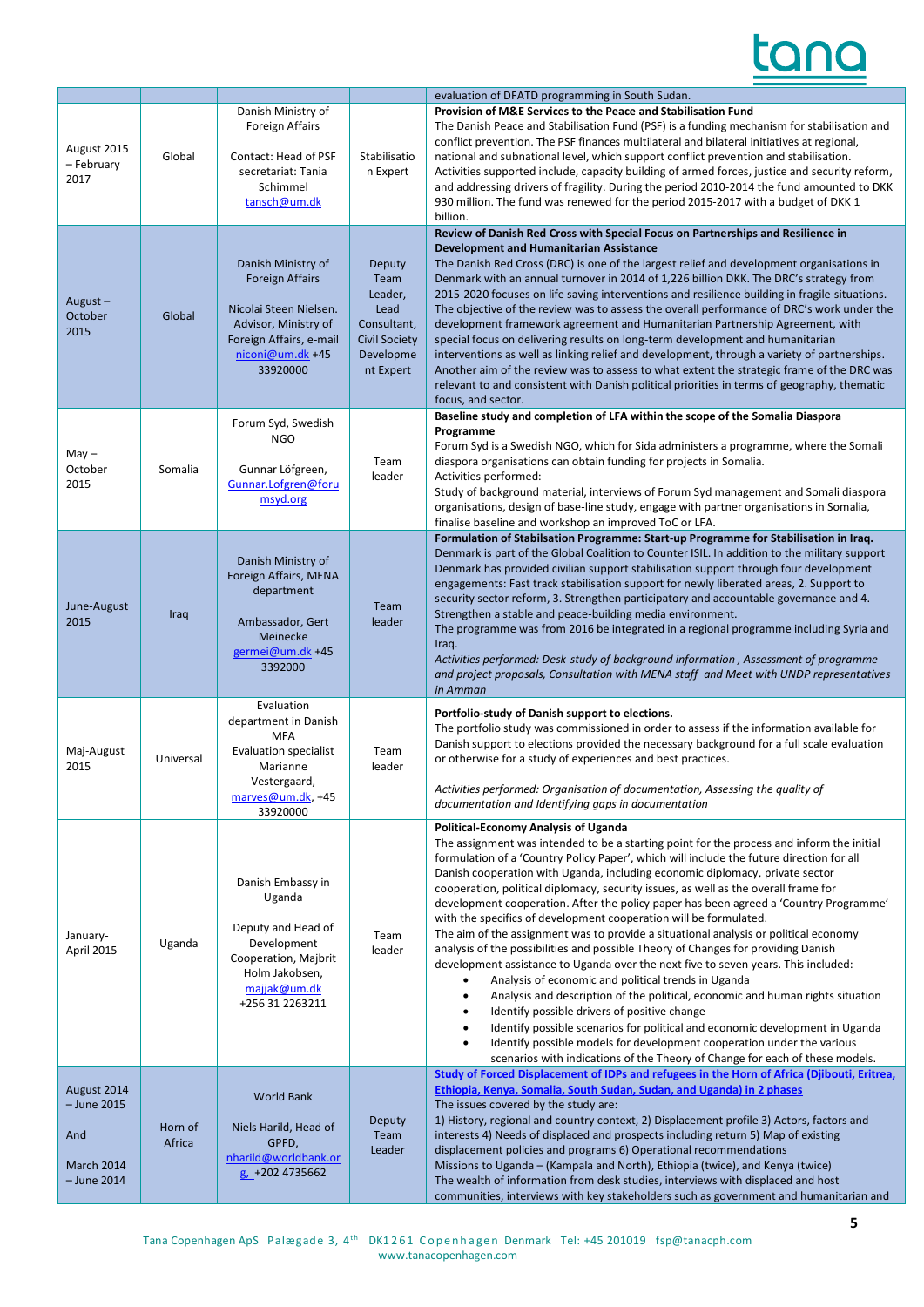٦

|                                          |                                                      |                                                                                                                                                                         |                                                             | development actors was triangulated in order to ensure a correct description of the<br>displacement situation as a basis for sound and clear recommendations. The<br>recommendations were especially related to finding durable solutions for the protracted<br>crisis of displacement in the Horn.<br>Activities Performed:<br>Extensive desk study of literature on HoA and displacement<br>$\bullet$<br>Interviews with UNHCR, INGOs, World Bank staff and refugees, IDPs and host<br>$\bullet$<br>communities.<br>Mission to Northern Uganda and 2 missions to Ethiopia and Kenya. Missions to<br>$\bullet$<br>South Sudan and Sudan planned for 2015.<br>Visits to refugee camps for Somalis in Dolo Ado and for Eritreans in Shire in<br>$\bullet$<br>Ethiopia and to camps/settlements for mainly South Sudanese in Northern<br>Uganda and Kakuma in Kenya<br>Outputs: Desk study report, Back-to-office reports after each mission, draft and<br>$\bullet$<br>final reports. |
|------------------------------------------|------------------------------------------------------|-------------------------------------------------------------------------------------------------------------------------------------------------------------------------|-------------------------------------------------------------|--------------------------------------------------------------------------------------------------------------------------------------------------------------------------------------------------------------------------------------------------------------------------------------------------------------------------------------------------------------------------------------------------------------------------------------------------------------------------------------------------------------------------------------------------------------------------------------------------------------------------------------------------------------------------------------------------------------------------------------------------------------------------------------------------------------------------------------------------------------------------------------------------------------------------------------------------------------------------------------|
| January<br>$2014 -$<br>ongoing           | Denmark,<br>Tanzania,<br>Ghana and<br>South<br>Sudan | Danida's evaluation<br>department. Tana in<br>consortium with<br><b>INTRAC</b><br>Marianne<br>Vestergaard,<br>Evaluation<br>Department,<br>marves@um.dk<br>+45 33920210 | Team-<br>member<br>(field<br>missions to<br>South<br>Sudan) | Follow-up evaluation of the Danish policy for support to civil society using a real time<br>approach<br>The real time evaluation will over three years evaluate the roll out of the new Danish civil<br>society policy. It will focus on three aspects: an innovation fund for Danish CSOs, support<br>through Danish CSOs and support to civil society integrated in country programmes<br>Activities performed:<br>Assess progress of innovation-funded projects, funding through Danish CSOs<br>٠<br>and in Danida country programmes.<br>Testing the role of the change pathways in the intervention logic outlined in the<br>$\bullet$<br>Civil Society Policy.<br>Facilitating a process of learning among stakeholders on how to track the<br>$\bullet$<br>contribution of the change pathways to the Civil Society Policy goals                                                                                                                                              |
| October<br>$2014 -$<br>December<br>2014  | Jordan                                               | Caritas Denmark<br>Kimi Hibri Pedersen,<br>Programme<br>coordinator / Chargée<br>de programme Dir:<br>khp@caritas.dk, +45<br>38180001                                   | Team<br>Leader                                              | External Evaluation of Caritas Denmark's response to the Iraqi displacement crisis in<br>Jordan, 2012-14<br>As part of Danish support to the Regions of Origin Initiative to the Iraqi displacement Crisis<br>Caritas Danmark has with Caritas Jordan been supporting Iraqi refugees since 2008 in the<br>areas of health assistance (primary, secondary and tertiary), primary education and<br>livelihood training via training and start-up support. The evaluation was an end-of-project<br>evaluation and concentrates on sustainability of the activities and on lessons learnt in<br>relation to assistance for Syrian refugees.                                                                                                                                                                                                                                                                                                                                              |
| November<br>$2014 -$<br>December<br>2014 | Denmark                                              | Evaluation<br>Department in the<br>Danish Ministry of<br><b>Foreign Affairs</b><br>Sus Ulbaek, Head of<br>Evaluation<br>Department,<br>susulb@um.dk                     | Consultant                                                  | Assistance to Peer-review of the Evaluation Function in Danish Ministry of Foreign Affairs<br>The peer review will provide the Ministry of Foreign Affairs management and the<br>Evaluation Department with an assessment of the evaluation function. The aim is to assess<br>the role and quality of work of the Evaluation Function and provide recommendations for<br>improvement. Matters, which were addressed were, the Evaluation Function's working<br>methods, credibility, independence, and relevance for learning and accountability<br>purposes.                                                                                                                                                                                                                                                                                                                                                                                                                        |
| July 2014-<br>August 2014                | South<br>Sudan<br>(Desk<br>Based)                    | Danish Embassy in<br>Addis Ababa<br>Andreas Clausen Boor,<br>andboo@um.dk<br><b>Embassy Secretary</b><br>Embassy Addis Ababa<br>+251 (0) 116 174 948 /                  | Policy<br>Expert                                            | Background analysis on the context of South Sudan to feed into the Synopsis for the<br>Danish South Sudan Policy Paper 2016-2021<br>The project assists the Embassy in preparation of the Policy Paper and Country Programme<br>through providing a context and background analysis of South Sudan outlining the current<br>situation in South Sudan as well as the background and framework that the future South<br>Sudanese-Danish cooperation will be based on during the next 5 years timeframe. The<br>project was desk based but building upon previous field experience from South Sudan as<br>well as telephone/skype interviews with iidividuals based in Juba and Addis Ababa.                                                                                                                                                                                                                                                                                            |
| June 2014-<br>September<br>2014          | Mali                                                 | Embassy in<br>Ouagadougou<br>Anne Maria Madsen,<br>Deputy Head of<br>Embassy,<br>annmad@um.dk                                                                           | Team<br>Leader                                              | Formulation of Denmark's Transition Programme for Mali 2015-2016<br>The Danish Embassy in Mali has started the process of formulating a new 2-year transition<br>programme for Mali 2015-2016. The core objectives is to contribute to reduced poverty<br>and increase stability. The transition programme builds on lessons learnt during the crisis<br>of 2012-2013. The objective of the assignment is to assist the embassy staff in developing<br>an efficient and effective transition programme, which recognizes the context in Mali, and<br>is in line with Danida's development policies, including Human Rights Based Approach and<br>with the Malian governments own policies and priorities to reduce poverty.                                                                                                                                                                                                                                                          |
| May 2014 -<br>June 2015                  | Egypt                                                | <b>ActionAid Denmark</b><br>Mettine Due,<br>mdu@ms.dk,                                                                                                                  | Team<br>Leader                                              | Review-cum Appraisal of the "Youth engaging in change processes in Egypt and North<br>Africa" programme<br>ActionAid Denmark has been engaged in the Danish Arab Partnership Programme (DAPP)<br>since its initial stage. Part of the DAPP was to establish a youth programme. In 2011 the<br>Building Bridges for Youth Action Programme was expanded to Egypt and North Africa. The<br>overall objective of DAPP is the enhanced capacity of and opportunities for young people<br>to play an active role in directing social change in North Africa, particularly Egypt. The<br>objectives of the review were to assess the outputs and outcomes of the programme June<br>2011 - March 2014 and assess to what extent the programme had achieved its objectives,<br>assess the strategies, set-up and structure of the programme, draw lessons learned from<br>the first phase, present recommendations for the future and assess the future plans for the                        |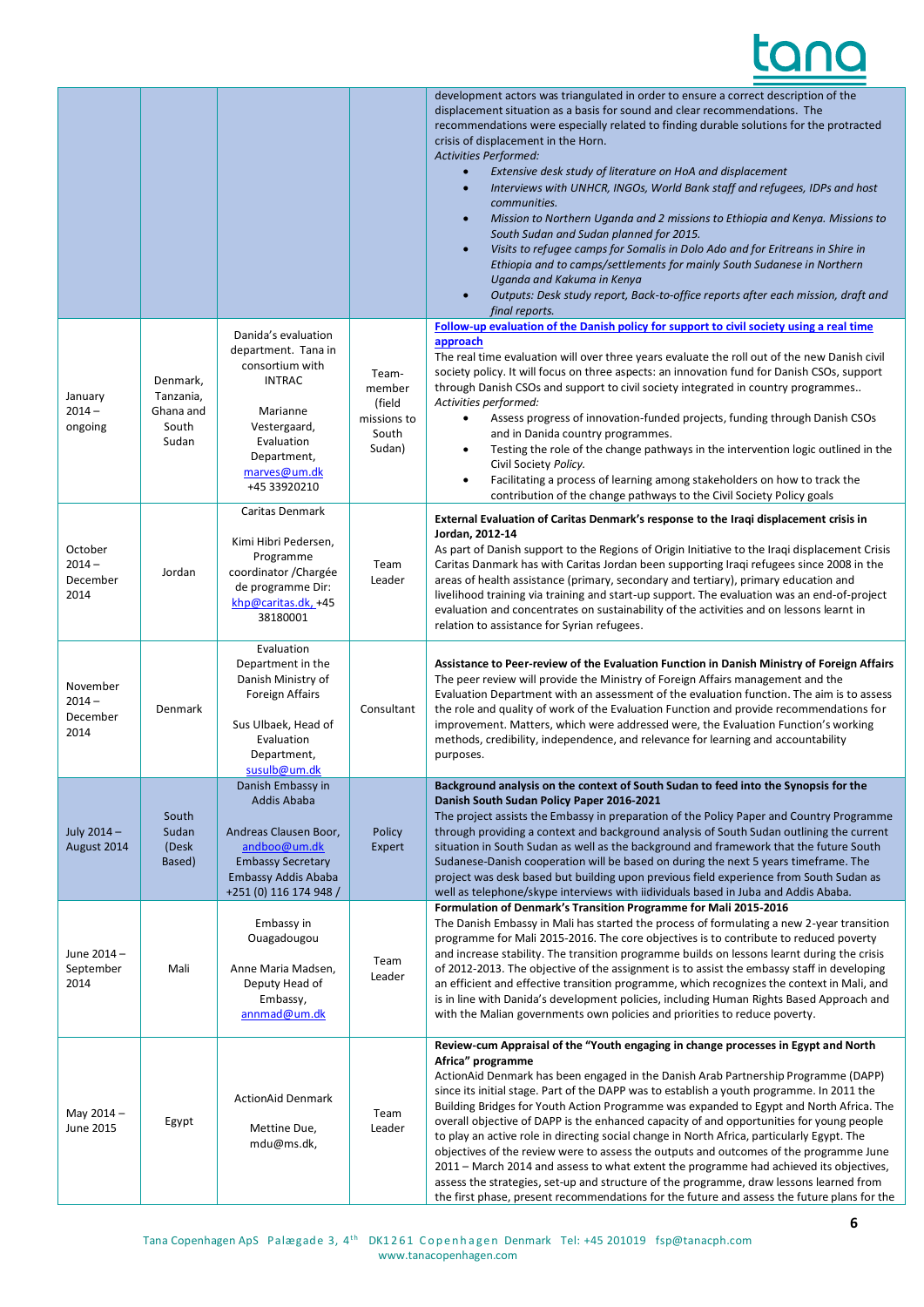# tar

| December<br>2013                       | Myanmar                                   | Danida Fellowship<br>Centre<br>Lars Pedersen,<br>Training Adviser,<br>lp@drcentre.dk +45<br>3524 8472       | Course<br>Leader   | programme.<br>Election Course for Civil Society Organisations and Local Media in Myanmar<br>The by-elections in Myanmar/Burma in 2010 and the planning of general elections in early<br>2015 posed a window of opportunity in terms of supporting the democratic process. In<br>emerging democracies such as Myanmar/Burma election monitoring takes on heightened<br>importance, as suspicions of the political system and the election process are strong.<br>Observation can make an important contribution to peace building, since creating<br>confidence in elections can help promote national reconciliation and sound democratic<br>practices.<br>Based on a presentation of political rights and the political system as well as being<br>introduced to relevant stakeholders in Myanmar, the participants from civil society were<br>trained in the process of election monitoring, including not only the activities at polling<br>stations and tallying centres, but also the process leading up to elections as well as<br>immediately after.                                                                                                                                                                                                          |
|----------------------------------------|-------------------------------------------|-------------------------------------------------------------------------------------------------------------|--------------------|----------------------------------------------------------------------------------------------------------------------------------------------------------------------------------------------------------------------------------------------------------------------------------------------------------------------------------------------------------------------------------------------------------------------------------------------------------------------------------------------------------------------------------------------------------------------------------------------------------------------------------------------------------------------------------------------------------------------------------------------------------------------------------------------------------------------------------------------------------------------------------------------------------------------------------------------------------------------------------------------------------------------------------------------------------------------------------------------------------------------------------------------------------------------------------------------------------------------------------------------------------------------|
| June 2013-<br>January<br>2014          | Global                                    | Danish Embassy in<br>Rome<br>Maj Hessel,<br>majhes@um.dk<br>+39 06 9774 8322<br>mobile: +39 3487 776<br>361 | Team<br>leader     | Preparation of organisational strategy for Danish support to the World Food Programme<br>(WFP)<br>The objective of the assignment is to prepare technical input for the Danish organisational<br>strategy for the World Food Programme for the period 2014-17 with special focus on:<br>WFP's humanitarian mandate and role, including at country level and in<br>٠<br>humanitarian reform and coordination<br>WFP's role in fragile states, including on early recovery and resilience-building<br>$\bullet$<br>Organisational efficiency and effectiveness with a focus on delivery of results<br>$\bullet$<br>and impact, including reform efforts towards enhanced M&E, corporative<br>reporting, risk-management and anti-corruption as well as accountability to<br>beneficiaries, including cross-cutting issues such as gender and protection.<br>Besides studying documents from WFP, WFP staff and management was interviewed at its<br>H.Q. in Rome.                                                                                                                                                                                                                                                                                                      |
| July 2013-<br>September<br>2013        | South<br>Sudan                            | <b>World Bank</b><br>Niels Harild, Head of<br>GPFD,<br>nharild@worldbank.or<br>$g_{\rm z}$                  | Lead<br>Consultant | Study of Return and Reintegration of IDPs and Refugees in South Sudan - Context,<br><b>Contraints, and Opportunities</b><br>The objective of the study was to provide the South Sudan country team of the World Bank<br>with an analysis focused on the conflict, displacement, and development nexus; the causes<br>of secondary displacement and key mitigation measures; and key livelihood opportunities.<br>This will inform the dialogue with government and development partners on entry points<br>and practical steps regarding operations, institutional reforms, or policy changes that<br>address the development dimensions of forced displacement. This study was a<br>scoping/inception study for a more comprehensive study.<br>The scoping study contributed information of entry points for operations, institutional<br>reforms, or policy changes that address the development dimensions of forced<br>displacement:<br>The assignment included 12 days of field research and interviews in South Sudan with key<br>stakeholders in Juba.                                                                                                                                                                                                        |
| June 2013-<br><b>July 2013</b>         | Niger                                     | Danish Representation<br>Office in Niger<br>Henrik Westerby,<br>henwes@um.dk, +227<br>20 72 39 48           | Team<br>Member     | Formulation of Second Danish Good Governance Programme in Niger<br>The objective of the Consultancy was to facilitate the Danish Representation Office and the<br>Government of Niger in managing the process of preparing a new phase of Danish support<br>to Good Governance. This encompassed support to the entire programming process, from<br>identification of the most pertinent needs over the design of interventions through to the<br>final approval, by the competent authorities in Denmark and Niger, of the proposed<br>programme.<br>The programme under formulation focused on human rights and democracy, with a strong<br>accent on gender and inclusion of support to media and selected government institutions.<br>Anti-radicalization was an important element underlying the programme as well.<br>Activities performed: Desk review, A two-week mission to Niger, Interviews with key<br>informants, Mapping of actors and identification of potential intervention areas for<br>Denmark and Drafting of key documents such as concept note, gender rolling plan, human<br>rights based approach screening note and programme document                                                                                                     |
| <b>March 2013</b><br>- October<br>2013 | <b>Burkina</b><br>Faso, Mali<br>and Niger | Danish Ministry of<br><b>Foreign Affairs</b><br>Peter Lassen, Head of<br>Section,<br>petlas@um.dk           | Team<br>Leader     | Identification and Formulation of a Danish Regional Stabilisation and Peace Programme<br>for the Sahel<br>In addition to the substantial bilateral and humanitarian support to the three Sahel<br>countries, Denmark wished from its Stabilisation and Peace fund to support a regional<br>stabilisation programme. The Programme focused on three objectives: 1) Enhance<br>mediation and conflict resolution, 2) Contribute to improved security and 3) Counter<br>extremism and organized crime. Denmark supports the Sahel Regional Programme. With a<br>budget of 125 million DKK (approximately 17 million Euros), and other donors are also<br>committing support.<br>The assignment included a desk-study of the context, framework and regional<br>organisations in the Sahel presented in an inception report, an 11 days identification<br>mission to the three countries and drafting of an identification report. Subsequently to the<br>decision-makers having decided on which recommendations should be followed up, a<br>programme document was formulated.<br>Activities performed: Consultations with potential stakeholders in Denmark, A context<br>analysis of the current situation in the Sahel region, A programme identification including |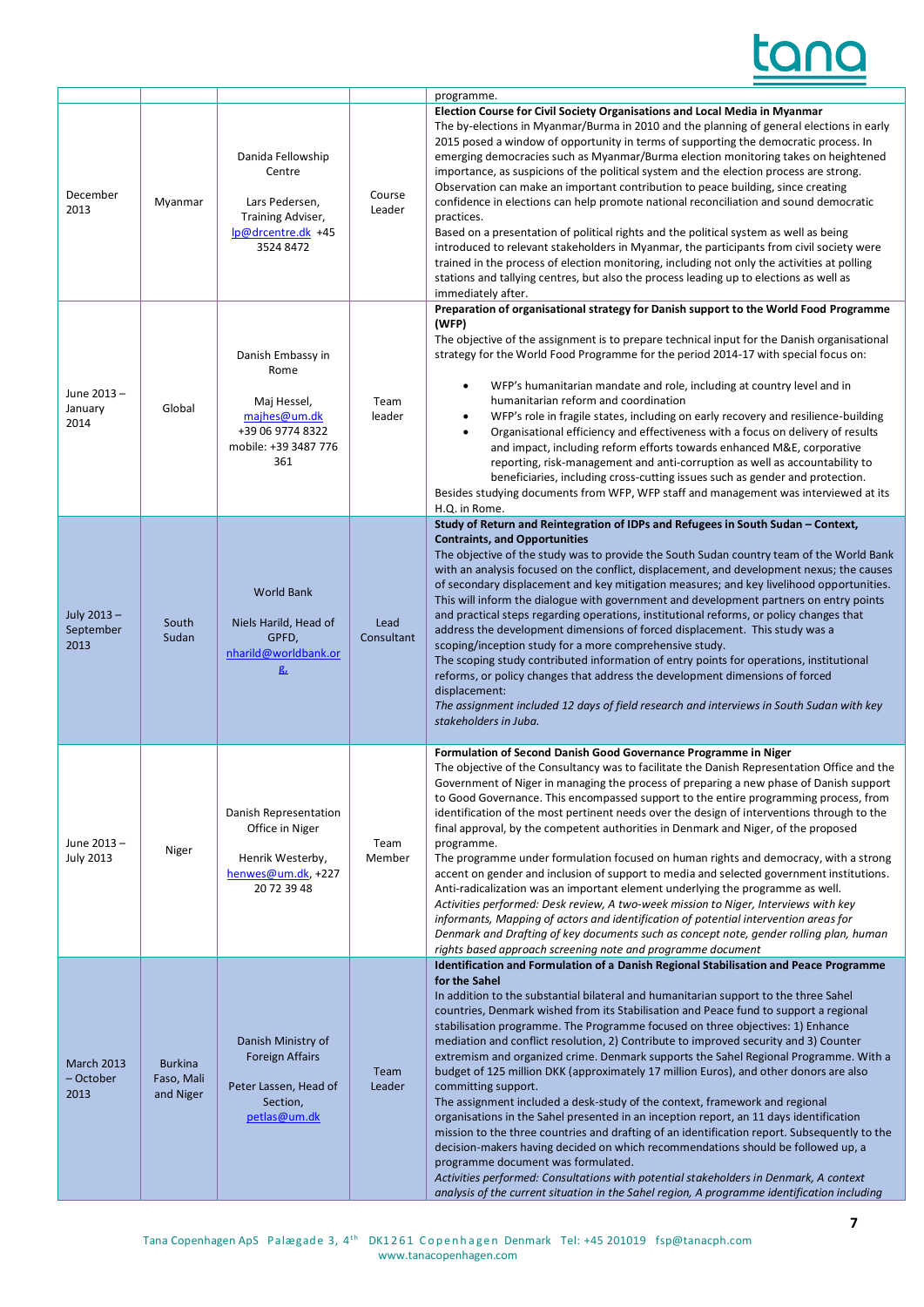## tan

٦

|                                          |                    |                                                                                                                                                                                              |                                                                                     | an identification report, Field mission to Niger, Mali & Burkina Faso), Internal Sahel Meeting<br>with Danish Embassy representatives from the three countries in the region, Participation in<br>Workshop on Countering Violent Extremism in West Africa and the Sahel in Burkina Faso,<br>Participation of meeting with other potential donors in Copenhagen, Identification of<br>potential risks and challenges of the enhanced Danish engagement as well as potential<br>responses and mitigation strategies and Formulation of a Programme document                                                                                                                                                                                                                                                                                                                                                                                                                                                                                                                                                                                                                                                                                                                                                                             |
|------------------------------------------|--------------------|----------------------------------------------------------------------------------------------------------------------------------------------------------------------------------------------|-------------------------------------------------------------------------------------|---------------------------------------------------------------------------------------------------------------------------------------------------------------------------------------------------------------------------------------------------------------------------------------------------------------------------------------------------------------------------------------------------------------------------------------------------------------------------------------------------------------------------------------------------------------------------------------------------------------------------------------------------------------------------------------------------------------------------------------------------------------------------------------------------------------------------------------------------------------------------------------------------------------------------------------------------------------------------------------------------------------------------------------------------------------------------------------------------------------------------------------------------------------------------------------------------------------------------------------------------------------------------------------------------------------------------------------|
| June 2013-<br>October<br>2013            | Africa<br>Regional | Danish Embassy in<br>Addis Ababa<br>Birthe Larsen,<br>birlar@um.dk                                                                                                                           | Stabilisatio<br>n Expert                                                            | Formulation of Support to Africa Programme for Peace, Phase 3<br>Formulation of the third phase of the Danish Africa Programme for Peace (APP III), which is<br>a regional programme supporting the African Union and sub-regional organisations in<br>Africa (ECOWAS, IGAD, KAIPTC and WANEP) in relation to strengthening the African<br>response to crisis and conflict. The basis of this is the African Peace and Security<br>Architecture (APSA), which covers a range of political and security instruments and<br>anchored in the AU and the sub-regional organisations.<br>Denmark has been supporting the AU and its sub-regional counterparts since 2004 with<br>inputs that are closely aligned with their strategic plans and harmonized with other donors.<br>The assignment involved assessment of the current status of the organisations'<br>institutional performance and delivery against the milestones set through the APSA and<br>design of a programme (DKK 210 million over four years) that is as aligned and harmonized<br>as possible. The outputs of the project included a Thematic Programme Document and five<br>development engagement documents according to Danida's new aid management<br>guidelines, including overview of input areas and risks analysis.                                        |
| February<br>$2013 - April$<br>2013       | Africa<br>Regional | Danish Ministry of<br><b>Foreign Affairs</b><br>Thure Christiansen,<br>thuchr@um.dk, $+45$<br>33 92 00 00                                                                                    | Team<br>Leader                                                                      | Preparation of organisational strategy for Danish support to the African Development<br>Bank (AfDB)<br>The African Development Bank Group is a multilateral development institution with 77<br>member countries, 53 being African. The overarching objective of the Bank Group is to<br>foster sustainable economic development and social progress in its regional member<br>countries thus contributing to poverty reduction.<br>The objective of the assignment is to prepare technical input for the Danish organisational<br>strategy for AfDB with special focus on the issues fragile states, inclusive green growth<br>(including sustainable energy), gender and governance. It has a special focus on<br>strengthening the Bank as "the African Development Bank in Africa", especially with<br>respect to decentralisation and effectiveness.                                                                                                                                                                                                                                                                                                                                                                                                                                                                              |
| May 2012 -<br>April 2013                 | Global             | Danida Evaluation<br>Department, Tana in<br>Consortium with<br>Indevelop and with<br><b>INTRAC</b> as lead<br>Magrethe Holm<br>Andersen, Danida<br>Evaluation<br>Department,<br>marand@um.dk | Team<br>Leader on<br>the Uganda<br>Country<br>Study and<br>Civil Society<br>Expert. | <b>Evaluation Danish Support to Civil Society</b><br>The evaluation was forward-looking and provided recommendations for the future<br>operationalization of the Strategy, including recommendations at three different levels: 1)<br>Overall Strategy level 2) Country level and 3) Organisational level. The recommendations<br>were directed to Danida, the Danish NGO Community and other implementing partners.<br>Two countries were selected for field visits with a view to ensure learning from countries<br>where Danish support to civil society development is considerable and covers a wide range<br>of funding channels or modalities. In the two countries a context analysis, mapping of civil<br>society and an in-depth mapping of Danish CSO support, including Danish funding for<br>multilateral support to civil society development in-country and workshops and electronic<br>surveys were conducted. Electronic Surveying was carried out in 11 selected countries.<br>Activities performed:<br>Assist in developing methodology, including an on-line survey conducted in 11<br>$\bullet$<br>countries<br>Leading the field mission team and country studies in Uganda and write country<br>٠<br>report<br>Interviews and meetings with NGOs in Denmark<br>٠<br>Input to the overarching Evaluation Report |
| October<br>$2012 -$<br>December<br>2012  | Kenya              | Danish Embassy in<br>Nairobi<br>Ole Thonke, Deputy<br>Head of Mission,<br>oletho@um.dk                                                                                                       | Aid<br>Effectivene<br>ss Specialist                                                 | Aid Effectiveness, Kenya Joint Assistance Strategy, Workshop Facilitation<br>The first Kenya Joint Assistance Strategy (KJAS) for the period 2007 - 2013 was launched in<br>September 2008 and represents the mutual commitment to develop a new and more<br>effective way of working together. KJAS is a major step forward in the partnership between<br>the Government of Kenya and DPs to intensify collaboration efforts to significantly improve<br>the prospects for sustained growth and poverty reduction.<br>The first KJAS term comes to an end in 2013. A Third Aid Effectiveness Group (AEG)<br>Retreat, themed "Partnership for Effective Development Corporation" was held in Nanyuki,<br>Kenya between 14th and 16th November, 2012. The Retreat brought together about 100<br>participants, representing a wide spectrum of Government of Kenya Ministries, Agencies<br>and Departments; Development Partners; Civil Society Organizations; and Private Sector<br>representatives.                                                                                                                                                                                                                                                                                                                                   |
| September<br>$2012 -$<br>October<br>2012 | <b>Nepal</b>       | Danish Embassy in<br>Kathmandu<br>Lis K. Christensen<br>ktmamb@um.dk                                                                                                                         | Team<br>Member                                                                      | Identification of the Peace, Human Rights and Good Governance Programme in Nepal<br>The objective of the assignment was to assist the Embassy of Denmark in Nepal with<br>developing a new programme on peace, human rights and good governance with a<br>financial envelope of EUR 27 million for the period 2014-2018.<br>Support was identified to peace-building activities through the Nepal Peace Trust Fund,<br>support to justice sector reform, support to electoral process and to political party<br>transparency and accountability.<br>Activities performed: A contextual analysis taking into consideration the fragility and<br>conflict potential of the country and the identification of entry points for future support,<br>Consultations with key partners and stakeholder sin Nepal, Assessment of Nepal policy<br>framework and opportunities for alignment, Assessment of effectiveness and probability of                                                                                                                                                                                                                                                                                                                                                                                                     |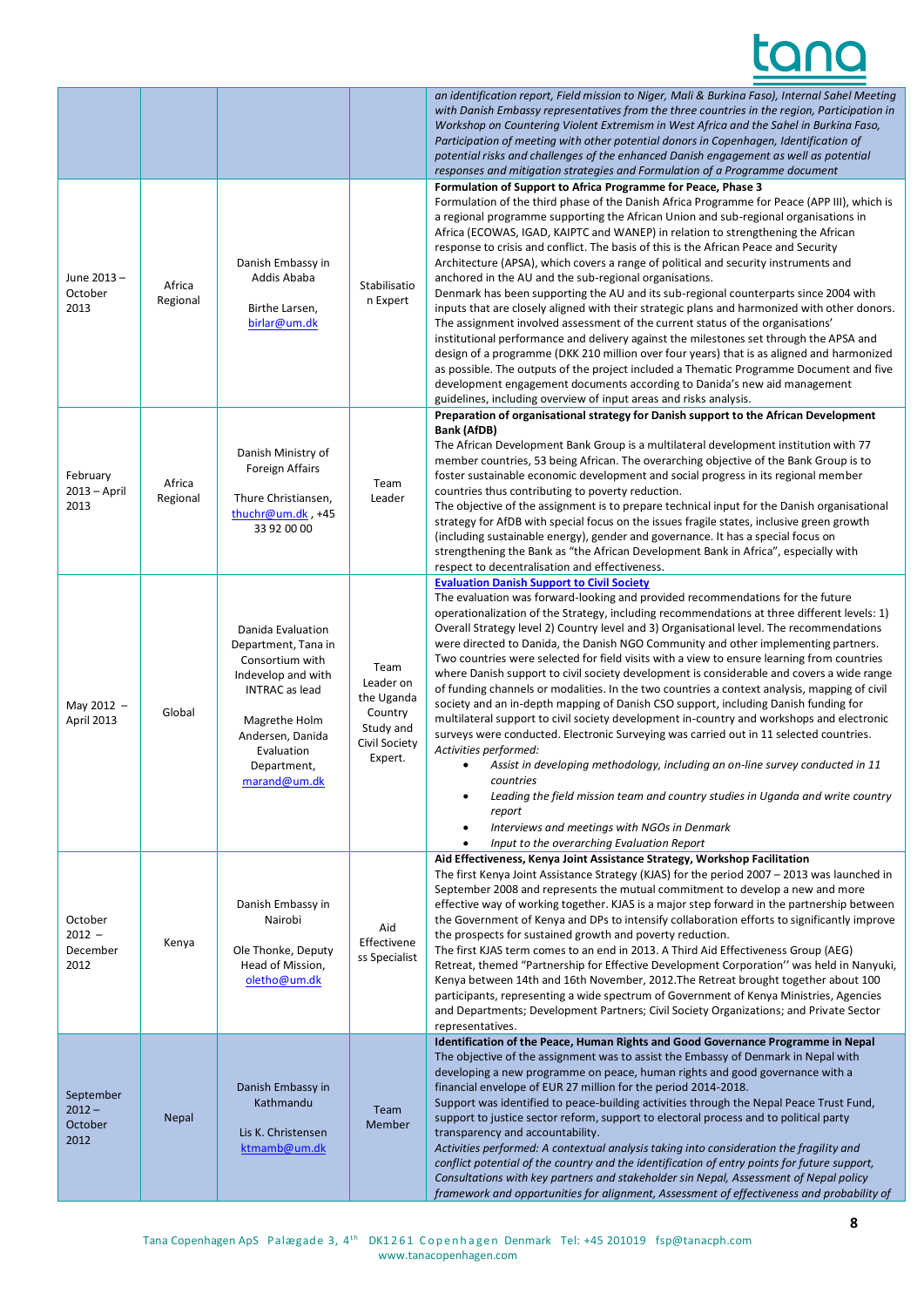|                                   |                                       |                                                                                                                                                               |                                                                           | impact of different interventions, Risk assessment of suggested programme and the<br>production of an identification report; a concept note; a budget support assessment; an<br>environmental screening note; and a gender rolling plan                                                                                                                                                                                                                                                                                                                                                                                                                                                                                                                                                                                                                                                                                                                                                                                                                                                                                                                                                                                                                                                                                         |
|-----------------------------------|---------------------------------------|---------------------------------------------------------------------------------------------------------------------------------------------------------------|---------------------------------------------------------------------------|---------------------------------------------------------------------------------------------------------------------------------------------------------------------------------------------------------------------------------------------------------------------------------------------------------------------------------------------------------------------------------------------------------------------------------------------------------------------------------------------------------------------------------------------------------------------------------------------------------------------------------------------------------------------------------------------------------------------------------------------------------------------------------------------------------------------------------------------------------------------------------------------------------------------------------------------------------------------------------------------------------------------------------------------------------------------------------------------------------------------------------------------------------------------------------------------------------------------------------------------------------------------------------------------------------------------------------|
| September<br>2012                 | <b>MENA</b><br>(Desk<br>Based)        | <b>ActionAid Denmark</b><br>Suab Nabhan,<br>Regional Director,<br>sna@ms.dk                                                                                   | Team<br>Leader                                                            | Desk Study of the Middle East and North Africa (MENA) for ActionAid International's<br><b>Strategy Development Seminar</b><br>Carried out a desk study, commissioned by ActionAid Denmark (AADK). The study aimed at<br>highlighting the social, economic and political trends in the Middle East and North Africa<br>(MENA) region, as well as present a mapping of potential allies and donors relevant for the<br>organisation. The study will serve as a basis for ActionAid International's (AAI) new regional<br>MENA initiative that is to be formulated at an upcoming Strategy Seminar. Strategic<br>recommendations were formulated in the study to provide guidelines prior to the Seminar.<br>AA's existing work in the region, as well as AAI's global strategy, 'People Action to End<br>Poverty' were also taken into consideration.<br>The desk study did an analysis of 10 countries in the MENA region (Lebanon, Syria, Jordan,<br>Egypt, Yemen, Morocco, Tunisia, Algeria, Libya and oPt), identifying the current socio-<br>economic, political and civil society trends in the countries as well as providing a regional<br>overview. The study looked at the regional trends in the light of the Arab Spring, and<br>focused particularly on the role of civil society in the developments in the region. |
| April 2012 -<br>September<br>2012 | Zambia                                | Danish Embassy on<br>Zambia, Partnered<br>with GHK Consulting<br>Peter Juhl Larsen,<br>Deputy Head of<br>Embassy,<br>pejula@um.dk                             | Quality<br>Assurance                                                      | Quality Assurance of the Evaluation of the Access to Justice Programme in Zambia, 2006<br>$-2011$<br>The overall purpose of the evaluation was to inform the Government of Zambia on the<br>relevance, efficiency, effectiveness, sustainability and impact of the AtoJ programme. It<br>comprehensively assessed and documented the way in which the AtoJ Programme had<br>contributed to the achievement of results and to identify conclusions, lessons learned and<br>forward-looking recommendations for the continued improvement of AtoJ in Zambia that<br>were used as input to the development of a new strategy. To achieve this, the evaluation<br>assessed the AtoJ Programme as the combined efforts of Government of Zambia and<br>donors to achieve the goal of easier access to justice for all.                                                                                                                                                                                                                                                                                                                                                                                                                                                                                                                |
| June 2012-<br><b>July 2012</b>    | Mali                                  | Danish Embassy in<br>Bamako                                                                                                                                   | Expert in<br>Aid<br>Effectivene<br>ss and<br>Fragile<br><b>Situations</b> | Assessment of the Danish Support to Mali and Identification of Modalities for Continued<br><b>Collaboration with Malian and International Partners</b><br>The crisis in Mali resulted in a re-organisation of Denmark's' bilateral aid assistance to the<br>country. Since the governmental institutions collapsed there was a need to identify<br>alternative modalities ensuring that the support would reach the intended beneficiaries<br>and the expected results in view of promoting democratic governance, rule of law<br>principles and conflict prevention.<br>Furthermore, the mission also assessed the need and possibilities for supporting and/or<br>reconstructing the institutions on central and national levels.                                                                                                                                                                                                                                                                                                                                                                                                                                                                                                                                                                                             |
| April<br>$2012 - July$<br>2012    | Southern<br>Africa<br>(Desk<br>Based) | Danish Embassy in<br>Zambia                                                                                                                                   | Team<br>Leader                                                            | Exploring the Possibilities for Future Support to Regional Media in Southern Africa -<br><b>Needs and Challenges</b><br>Various donors have for many years in various ways supported programs and projects in<br>support of an independent, capable and diversified media sector in Southern Africa. Much<br>of this support has been channelled through the Media Institute of Southern Africa (MISA).<br>The objective for the assignment was to, based on document research, provide a basis for<br>decision on the future regional media support, and to explore - in a broader context - the<br>needs and challenges facing the media in Southern Africa and provide an overview of<br>actors supporting regional media.                                                                                                                                                                                                                                                                                                                                                                                                                                                                                                                                                                                                   |
| May 2012-<br>June 2012            | Southern<br>Africa                    | Danish Embassy in<br>Pretoria                                                                                                                                 | Team<br>Leader                                                            | Review of the first phase of the DANIDA Programme on Peace and Security,<br>Democratisation and Integration in the Southern African region 2010-2012 and<br>formulation of the second phase 2013-2014<br>The Danish Ministry of Foreign Affairs, in line with its policy paper for South Africa from<br>2010 "Denmark - South Africa - Partnerships for the Future" decided to continue its<br>support for regional programme interventions in the SADC region in the field of peace and<br>security, democracy and regional integration. The Danish Embassy consequently requested<br>a review of the 2010-12 programme and based on this formulate a programme for 2013-<br>14. The seven organisations which received funding under the 2010 - 2012 programme<br>were: 1) Institute for Security Studies (ISS), 2(Institute for Justice and Reconciliation (IJR), 3)<br>Trade Law Centre for Southern Africa (TRALAC), 4) South African Institute of International<br>Affairs (SAIIA), 5) Electoral Institute of Southern Africa (EISA), 6) Institute for Democracy in<br>South Africa (IDASA), and 7) Centre for Conflict Resolution (CCR). It was recommended to<br>continue funding by Denmark of five of these: ISS, IJR, TRALAC, SAIIA and CCR.                                                                         |
| <b>March 2012</b><br>- April 2012 | Yemen                                 | <b>EU Delegation in</b><br>Sanaa, was contracted<br>by GHK International<br>and partnered with<br><b>HTSPE</b><br>Mary Horvers, EU<br><b>Delegation Sanaa</b> | Team<br>Leader                                                            | Programme Formulation for Governance and State-Building in Yemen<br>Within the Multi Annual Indicative Programme for 2011-2013, the European Union had<br>earmarked an amount of approx. EUR 18 million to support State Building and Good<br>Governance with a Financing Decision to be adopted in 2012. Given the developments in<br>Yemen, the formulation of this support was extremely timely and highly relevant. The<br>programme was formulated to be complementary to ongoing EU support programmes. The<br>scope of this assignment was to identify the most appropriate areas for support to be<br>financed with the incoming EU funds, such as: Electoral Assistance, Civil Registration,<br>Inclusive Governance etc.                                                                                                                                                                                                                                                                                                                                                                                                                                                                                                                                                                                              |
| January<br>2012                   | Philippines                           | EU Delegation to the<br>Philippines,<br>contracted by HTSPE                                                                                                   | Team<br>Leader.                                                           | Evaluation of EU Support to the Peace Process in Southern Philippines<br>The Mindanao region has long been affected by a combination of breakaway rebel groups,<br>militant Islamist groups from elsewhere in South Asia, and communist rebels in the North.<br>The area is characterized by internal struggles and conflicts, with national liberation                                                                                                                                                                                                                                                                                                                                                                                                                                                                                                                                                                                                                                                                                                                                                                                                                                                                                                                                                                         |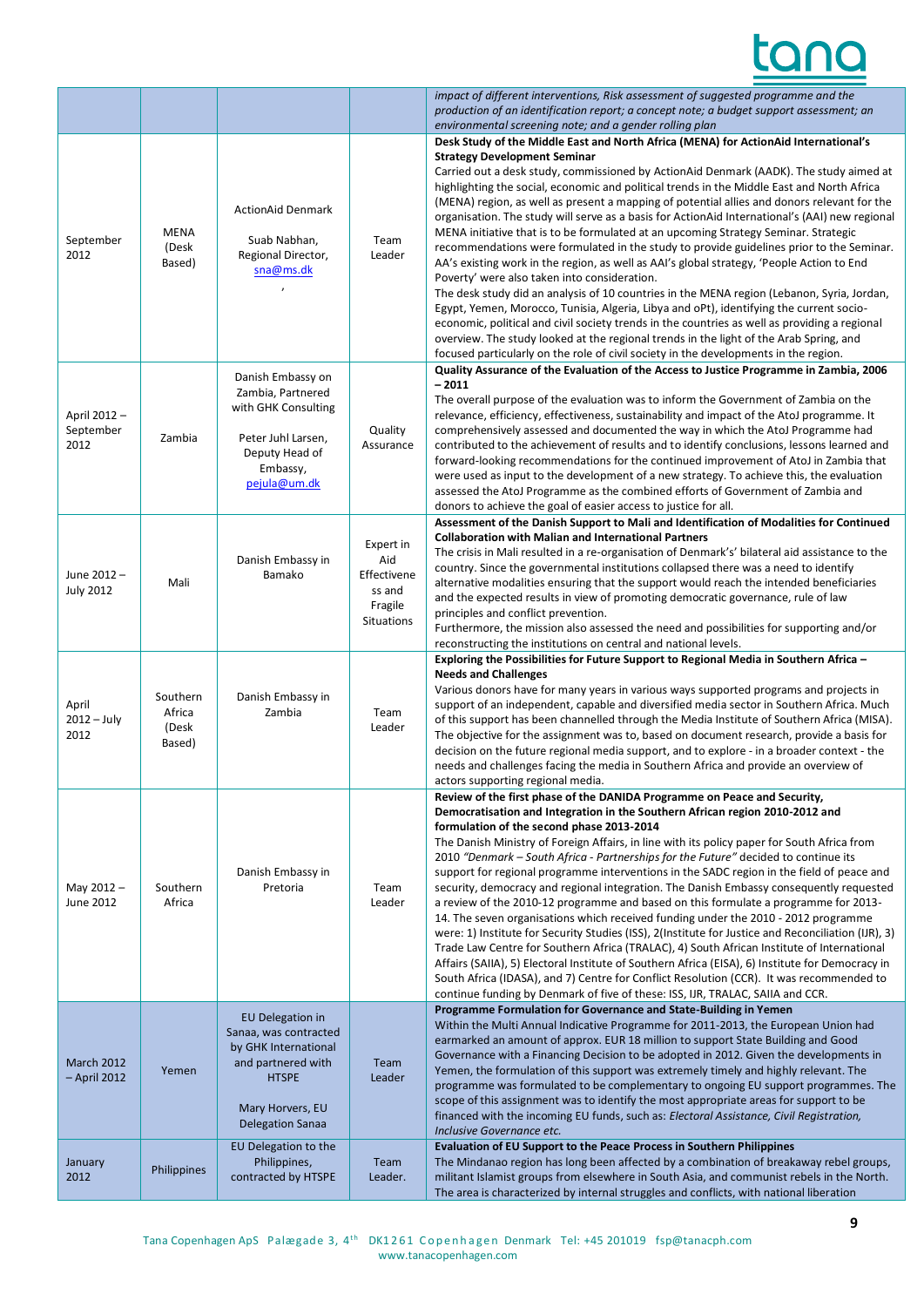|                                          |                                             |                                                                                                                                                                       |                             | movements fighting for self-determination. The EU through the Instrument of Stability is<br>supporting civil society endeavours contributing to building confidence and creating a<br>favourable climate for resumption of the talks along with measures to ensure a better<br>protection of civilians in conflict areas. In this context, this assignment had the overall<br>objective to evaluate the EU support to the peace process in Mindanao, Philippines, and to<br>provide recommendations on its improvement and continuation.                                                                                                                                                                                                                                                                                                                                                                                                                                                                                                                                                                                                               |
|------------------------------------------|---------------------------------------------|-----------------------------------------------------------------------------------------------------------------------------------------------------------------------|-----------------------------|--------------------------------------------------------------------------------------------------------------------------------------------------------------------------------------------------------------------------------------------------------------------------------------------------------------------------------------------------------------------------------------------------------------------------------------------------------------------------------------------------------------------------------------------------------------------------------------------------------------------------------------------------------------------------------------------------------------------------------------------------------------------------------------------------------------------------------------------------------------------------------------------------------------------------------------------------------------------------------------------------------------------------------------------------------------------------------------------------------------------------------------------------------|
| November<br>$2011 -$<br>February<br>2012 | Ethiopia,<br>Kenya,<br>Somalia<br>and Sudan | Sida,                                                                                                                                                                 | Team<br>Leader              | <b>Evaluation of the Life and Peace Institute - LPI</b><br>LPI is an international and ecumenical centre, which through a combination of research<br>and action supports non-violent approaches to conflict transformation. LPI works in<br>Ethiopia, Somalia, Sudan Kenya and DRC with the following overall objective: "That LPI has<br>enhanced the role of civil society in peace-building and that its partners are able to<br>contribute in a professional way to peaceful development and change through conflict<br>transformation theory and practice."<br>The purpose of the evaluation was to provide the basis for Sida and LPI to jointly assess the<br>relevance and effectiveness of LPI's conflict transformation programme, support LPI to<br>further develop programme for the implementation period 2012-2015, and facilitate Sida's<br>future decisions regarding continued support with an emphasis on the quality of LPI's<br>capacity development efforts.                                                                                                                                                                      |
| <b>March 2011</b><br>- November<br>2011  | Ethiopia,<br>Kenya and<br>Somalia           | Danish Ministries of<br>Defence and of<br><b>Foreign Affairs</b><br>Anders Tang Friborg,<br>Charges d'Affaires<br>andfri@um.dk                                        | Team<br>Leader              | Preparation of a Whole-of Government Stabilisation, Security & Justice Sector<br>Development and Peace-building Programme in the East Africa/Horn of Africa/Yemen<br><b>Region 2011-2014</b><br>Denmark has decided to establish a new framework for implementing a Whole of<br>Government approach to stabilization, security and justice sector development and peace<br>building in fragile states. The new framework, seeks to deepen the integration between the<br>areas of diplomacy, defence and development in order to enhance the impact and<br>sustainability of Danish efforts in fragile states.<br>The Stabilization Programme has a budget of 35 million GBP and includes funding from<br>ODA and non-ODA funds and is a joint programme between three Danish ministries<br>(Foreign Affairs, Defence and Justice). The team included representatives from the Ministry<br>of Foreign Affairs, Ministry of Defence and Danish Defence Command. The programme<br>included support to peacekeeping, coast guards and justice sector, including countering<br>money-laundering and is focused on stabilization and anti-piracy in Somalia |
| August 2011<br>– September<br>2011       | Kenya and<br>Somalia                        | UNOPS for UN<br>Country team on<br>Somalia<br>Mathew Leslie, Risk<br>Manager,<br>Mathew.Leslie@one.u<br>n.org                                                         | Project<br>Design<br>Expert | <b>Project Design of a Risk Management System</b><br>Project design for a Risk Management System for the UN Country Team for Somalia -<br>UNCT-S. The UNCT-S includes 26 UN organisations and programmes and a joint risk<br>management system based on international experiences is seen as an element in the one-<br>UN project.                                                                                                                                                                                                                                                                                                                                                                                                                                                                                                                                                                                                                                                                                                                                                                                                                     |
| August 2011                              | Lebanon                                     | Danish Embassy in<br>Beirut<br>Jan Top Christensen,<br>Ambassador to<br>Lebanon,<br>janchr@um.dk                                                                      | Team<br>Leader              | Formulation of Danish Project to Support the Implementation of a Land-Border Strategy<br>in Lebanon<br>Project formulation for project for training of border officials at the border to Syria. The<br>Danish support is part of bigger donor package, including EC, US, UK and Germany.<br>Included assessment of capacity of various security forces and donor harmonisation.                                                                                                                                                                                                                                                                                                                                                                                                                                                                                                                                                                                                                                                                                                                                                                        |
| June 2011-<br><b>July 2011</b>           | Jordan and<br>Lebanon                       | <b>ActionAid Denmark</b><br>Mettine Due,<br>Programme<br>Responsible for<br>Middle East<br>Programmes<br>mdu@ms.dk                                                    | Team<br>Leader              | Evaluation of ActionAid-Denmark's Youth Programme in the Middle East<br>ActionAid Denmark has for three years been working in Jordan, Palestine, Syria, and<br>Lebanon with civil society partners and youth organisations implementing the programme<br>"Building bridges for youth action in the MENA region and dialogue between youth in<br>Denmark and MENA".<br>As stated in the ToR the objectives of the review were to assess the outputs and outcomes<br>of the Youth Programme and to assess to what extent the programme has achieved or is<br>likely to achieve its objectives. The review also included an assessment of the strategies,<br>set-up and structure of the programme (relevance and efficiency). Finally, the review was<br>aimed at providing recommendations for a new three-year phase of the programme.                                                                                                                                                                                                                                                                                                                 |
| January<br>$2011 -$<br>March 2011        | Jordan,<br>Syria and<br>Iraq                | Danish Ministry of<br><b>Foreign Affairs</b><br>Joergen G Jensen,<br><b>Senior Technical</b><br><b>Adviser Danish</b><br>Ministry of Foreign<br>Affairs, jorjen@um.dk | Team<br>Member              | Review of the Regions of Origin Initiative 2009-2011 Targeting the Iraqi Displacement<br><b>Crisis</b><br>Denmark has since 2003 provided support under the Regions of Origin Initiative to persons<br>affected by the displacement crisis in Iraq and its neighbouring countries.<br>The review was conducted with a view to ensure that the programme remains responsive<br>and relevant within the framework of overall ROI objectives and in the context of the<br>gradually changing circumstances in Iraq and neighbouring countries. The review will<br>function as an important component in the deliberations as to whether Regions of Origin<br>activities are to continue in Iraq, Syria and Jordan beyond 2011.                                                                                                                                                                                                                                                                                                                                                                                                                            |
| February<br>2011                         | Denmark                                     | Danish Ministry of<br>Foreign Affairs                                                                                                                                 | Quality<br>Assurance        | Danida Business Partnerships, Revision of Internal and External Guidelines and<br>Procedures<br>With the launch of the new Danish strategy for growth and employment in 2011, two<br>business instruments notably B2B and the innovation partnership for development (IPD)<br>were merged into the Danida Business Partnerships (DBP). Accordingly, existing guidelines<br>were to be revised and be more aligned with Danida's Aid Management Guidelines.                                                                                                                                                                                                                                                                                                                                                                                                                                                                                                                                                                                                                                                                                             |
| November                                 | Denmark                                     | Danida Fellowship                                                                                                                                                     | Course                      | Development of a Five-Days In-Country Course in Aid Effectiveness                                                                                                                                                                                                                                                                                                                                                                                                                                                                                                                                                                                                                                                                                                                                                                                                                                                                                                                                                                                                                                                                                      |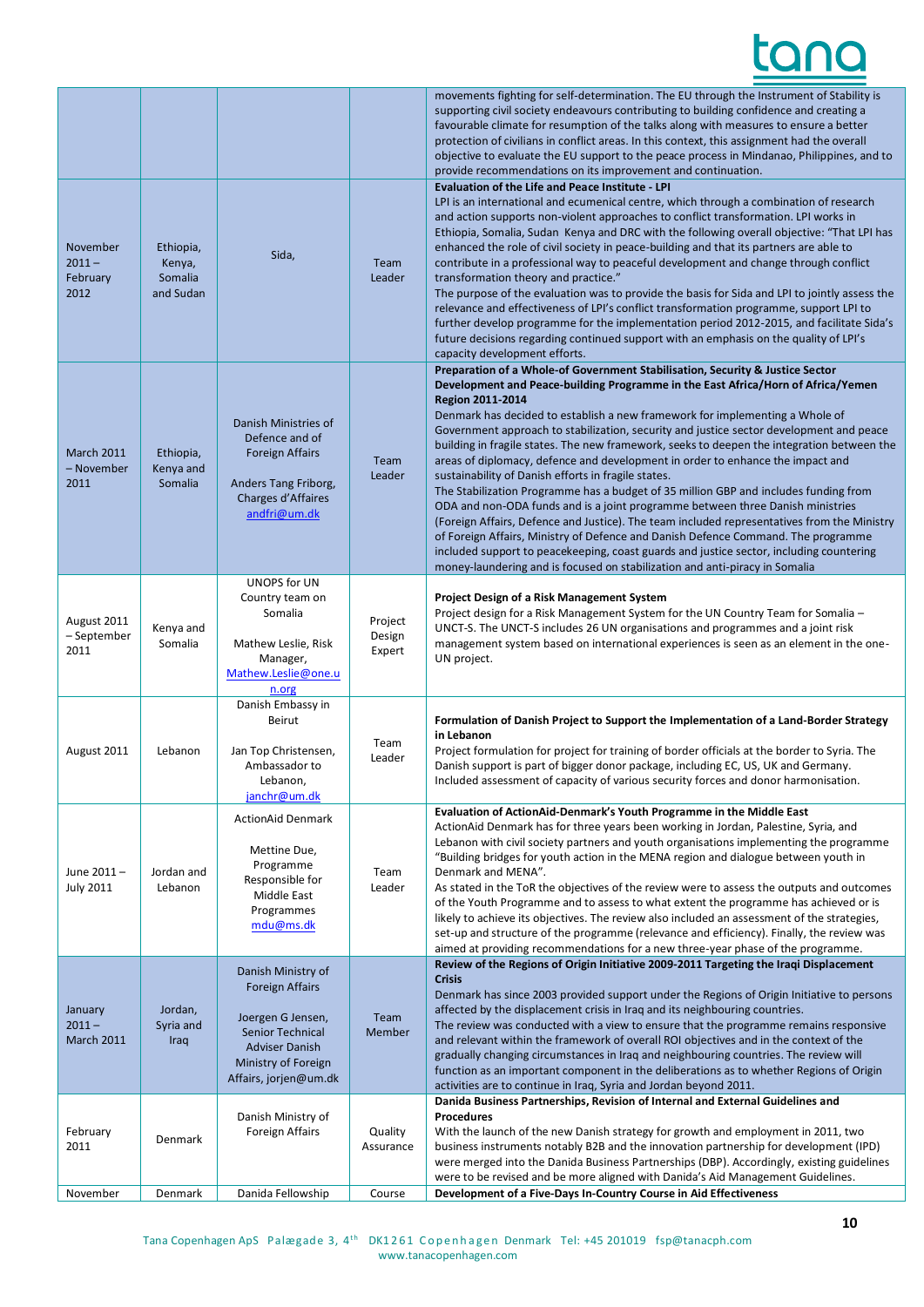# <u>tand</u>

| $2010 -$<br>December<br>2010<br>and May<br>2011 |             | Centre                                                                                                             | Planner<br>and<br>Facilitator | Training Module in "National Capacity Requirements in a Development Context" for 17<br>participants in charge of human resource development in Danish supported programmes in<br>developing countries. Included subjects on Aid Effectiveness, Good Governance and Public<br>Sector Management.                                                                                                                                                                                                                                                                                                                                                                                                                    |
|-------------------------------------------------|-------------|--------------------------------------------------------------------------------------------------------------------|-------------------------------|--------------------------------------------------------------------------------------------------------------------------------------------------------------------------------------------------------------------------------------------------------------------------------------------------------------------------------------------------------------------------------------------------------------------------------------------------------------------------------------------------------------------------------------------------------------------------------------------------------------------------------------------------------------------------------------------------------------------|
| October<br>2010                                 | Yemen       | Danish Ministry of<br>Foreign Affairs                                                                              | Team<br>Leader                | Scoping Mission for Support to Improved Coast-Guard Capacity<br>The newly created Danish Stabilisation Fund has ODA as well as non-ODA funds included<br>and is intended to support stabilization efforts in fragile countries. This assignment with<br>the Danish navy identified and programmed a cooperation of capacity building between<br>the Danish navy and the Yemeni Coast Guard.                                                                                                                                                                                                                                                                                                                        |
| October<br>2010                                 | Yemen       | Danish Ministry of<br><b>Foreign Affairs</b>                                                                       | Team<br>Leader                | Country Analysis and Review of Yemeni-Danish Partnership Programme<br>Economic-political analysis of Yemen and subsequently reviewing the Yemeni-Danish<br>Partnership Programme. Included a literature study of existing information on Yemen and<br>interviews with leading economic and political researchers in Yemen. Output was a country<br>analysis report on Yemen. The review was based on the analysis and included reviewing<br>support to Parliament, some ministries but mostly to human rights and women rights<br>organisations including of their relevance in the difficult economic and political situation as<br>well as effectiveness, sustainability and efficiency of programme activities. |
| July 2010-<br>August 2010                       | Zimbabwe    | Danish Ministry of<br>Foreign Affairs                                                                              | Team<br>Leader                | Scoping and identification of support to justice sector in Zimbabwe<br>Scoping cum Formulation of support to the Justice Sector in Zimbabwe, including of<br>possibilities for joint donor support. Also included an analysis of possibilities for supporting<br>official justice institutions as well as non-governmental organisations.                                                                                                                                                                                                                                                                                                                                                                          |
| June 2010                                       | Egypt       | Danish Ministry of<br>Foreign Affairs                                                                              | Team<br>Leader                | Review of Danish-Egyptian Dialogue Institute<br>Review of Danish Egyptian Dialogue Institute, which support reforms in basic freedoms,<br>knowledge based societies and gender through dialogue partnerships between Danish and<br>Egyptian partnerships.                                                                                                                                                                                                                                                                                                                                                                                                                                                          |
| April 2010 -<br>May 2010                        | Kenya       | Danish Embassy in<br>Nairobi                                                                                       | Facilitator                   | Course in Aid Effectiveness for High-Level Public Officials in Ministry of Finance and Line-<br><b>Ministries in Kenya</b><br>Training in Aid-effectiveness for 20 senior government officials from Ministry of Finance<br>and relevant line ministries in Kenya. Contained subjects e.g. MDGs, Paris Declaration, AAA,<br>Poverty Reduction Strategy, Assessment of progress on Aid coordination in Kenya, state of<br>Joint Assistance Strategy and progress towards more effective aid in Kenya.                                                                                                                                                                                                                |
| February<br>$2010 -$<br><b>March 2010</b>       | Global      | Danida Fellowship<br>Centre                                                                                        | Team<br>Leader                | Development of a Five-Days in-Country Course in Aid Effectiveness<br>Developing a course in Aid Effectiveness, see www.aideffective.dk. The Paris Declaration<br>has provided a new framework for development assistance, and partners need to be<br>updated on the effects of this for partnerships with donors. This course is designed to<br>assist staff of partner countries involved in donor supported development programmes to<br>understand this better.                                                                                                                                                                                                                                                 |
| <b>March 2010</b><br>- April 2010               | Afghanistan | Danish Embassy in<br>Kabul on behalf of the<br>Nordic+ Group<br>(Sweden, Denmark,<br>Norway and United<br>Kingdom) | Team<br>Leader                | Design of Nordic+ Afghan Civil Society Fund (ACSF) in Support of Civil Society in<br>Afghanistan<br>Formulation of a Fund Mechanism for Funding advocacy work of Afghan Civil Society<br>Organisations as a joint donor mechanism. Included assessing capacity of civil society<br>organisations and ensuring that the programme was designed in a way so several donors<br>could participate and in line with the national development plan of Afghanistan.                                                                                                                                                                                                                                                       |
| <b>March 2010</b>                               | Pakistan    | Danish Ministry of<br><b>Foreign Affairs</b>                                                                       | Team<br>Member                | Appraisal of Framework Program: "Support to Democratic Pakistan and Early Recovery of<br><b>NWP and FATA"</b><br>Appraisal of Framework Program for Pakistan "Support to Democratic Pakistan and Early<br>Recovery of NWFP and FATA" including scoping of support to capacity-building of counter-<br>terror unit.                                                                                                                                                                                                                                                                                                                                                                                                 |
| June 2009-<br>February<br>2010                  | Uganda      | Danish Embassy in<br>Kampala                                                                                       | Team<br>Leader                | Formulation of Democracy, Justice and Peace programme in Uganda<br>Formulation of a new phase of the Democracy, Justice and Peace Programme including<br>support to accountability institutions, civil society and ministries. Joint donor programme<br>(DFID, Austria, Sida, Norad, Ireland and Netherlands). Including budget support to justice<br>sector, support to capacity building in Parliament, Human Rights Commission and other<br>independent institutions and organisations. Ensured alignment with national development<br>plan.                                                                                                                                                                    |
| December<br>$2009 -$<br>February<br>2010        | Lebanon     | EU Delegation in<br>Beirut                                                                                         | Team<br>Leader                | Urgent Technical Assistance for the Preparation of an Integrated Border Management<br>Programme on the Eastern Border of Lebanon<br>Assisting the Lebanese Authorities in developing a programme for integrated border<br>management on the Eastern Border of Lebanon to be funded by the European Commission<br>and other donors                                                                                                                                                                                                                                                                                                                                                                                  |
| August 2009<br>- September<br>2009              | Nepal       | Danish Embassy in<br>Kathmandu                                                                                     | Team<br>Leader                | Review of Danish Support to Human Rights and Good Governance, Nepal<br>The objective is to review the progress made in the Human Rights and Good Governance<br>Programme (Phase III) on key issues highlighted by the programme appraisal against stated<br>objectives and, if required, provide recommendations for changes to be made in the<br>implementation of the remainder of the programme period. Mr. Pedersen was overall<br>responsible for the quality of the review process and quality assurance of the final output.                                                                                                                                                                                |
| September<br>2009                               | Lebanon     | Danish Embassy in<br>Beirut                                                                                        | Team<br>Leader                | Review of Northern Border Pilot Project (NBPP), Lebanon<br>Review of achievements of the Danish contribution to the border project. Provided<br>recommendations for continued Danish support and assessed the Pilot Project.                                                                                                                                                                                                                                                                                                                                                                                                                                                                                       |
| May 2009                                        | Kenya       | Danish Embassy in<br>Nairobi                                                                                       | Team<br>Member                | Identification of the 2 <sup>nd</sup> Phase of the KGGP Programme<br>Identification of Kenya Governance Support Programme by assessing strategies and<br>capacities of possible, relevant recipients of assistance. Included harmonising support with                                                                                                                                                                                                                                                                                                                                                                                                                                                              |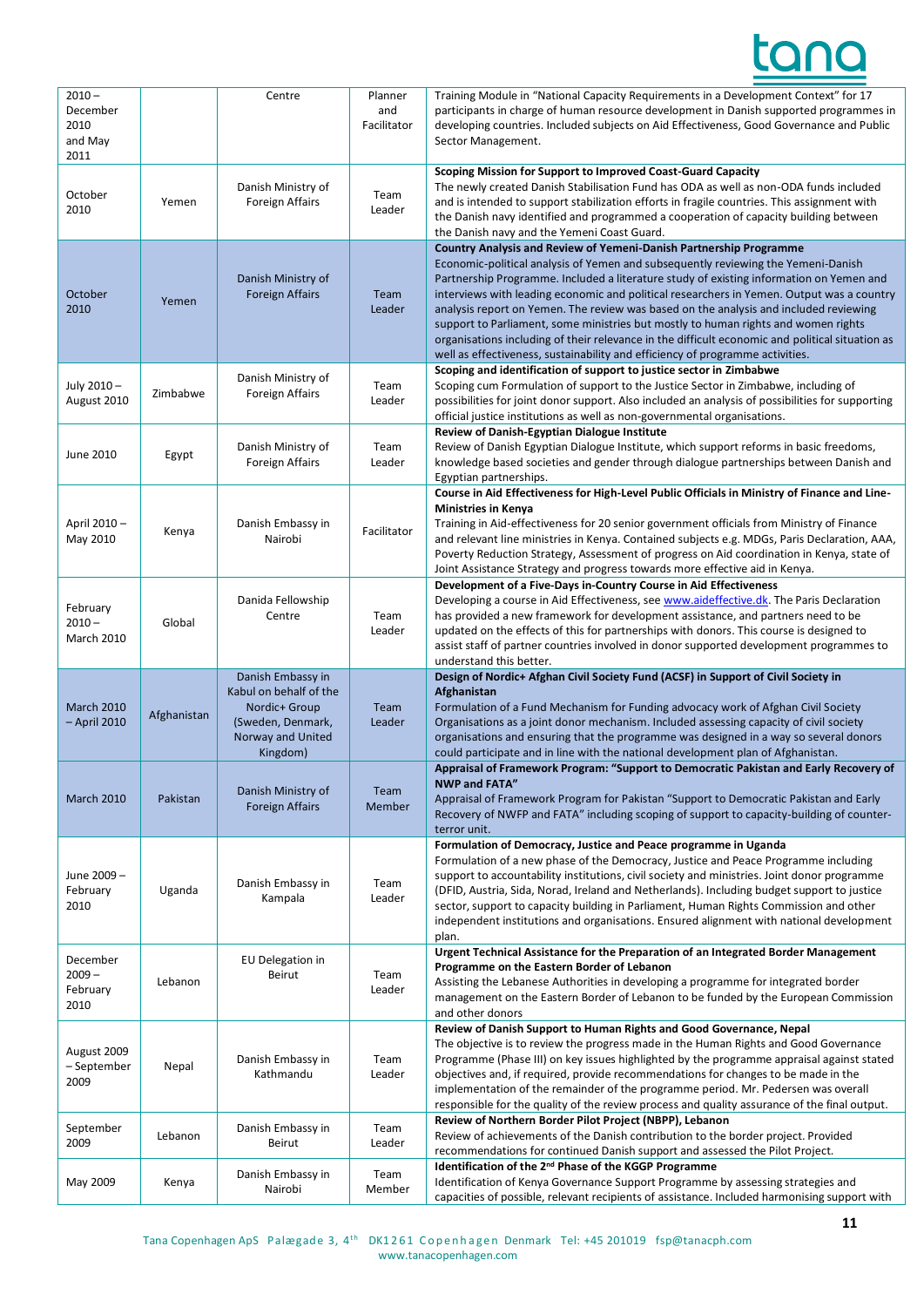### tan

|                                           |                                                    |                                                                              |                                                                         | other donors.                                                                                                                                                                                                                                                                                                                                                                                                                                                                                                                                                                                                                                                              |
|-------------------------------------------|----------------------------------------------------|------------------------------------------------------------------------------|-------------------------------------------------------------------------|----------------------------------------------------------------------------------------------------------------------------------------------------------------------------------------------------------------------------------------------------------------------------------------------------------------------------------------------------------------------------------------------------------------------------------------------------------------------------------------------------------------------------------------------------------------------------------------------------------------------------------------------------------------------------|
| May 2009-<br>June 2009                    | Ethiopia,<br>Ghana and<br>Nigeria                  | Danish Ministry of<br><b>Foreign Affairs</b>                                 | Team<br>Member                                                          | Appraisal of the Successor to the Africa for Peace Programme<br>Appraisal of African Peace Programme-phase II. Support to AU and regional civil society<br>organisations' peacekeeping and conflict resolution capabilities, included negotiations with<br>the AU Commission.                                                                                                                                                                                                                                                                                                                                                                                              |
| December<br>$2008 - May$<br>2009          | Yemen,<br>Jordan and<br>Lebanon                    | Danish Ministry of<br>Foreign Affairs                                        | Team<br>Leader                                                          | Review of the Danish - Arab Partnership Program (DAPP)<br>The Danish - Arab Partnership Programme (DAPP) was launched in 2003 by the Danish<br>Government. The objectives of the programme are to establish the basis for improved<br>dialogue, understanding and cooperation between Denmark and the Arab region, and to<br>support existing local reform processes in the Middle East and North Africa. In 2008, The<br>Danish MFA commissioned a review of the programme in order to document results and<br>make recommendations for the continuation of the programme.                                                                                                |
| June 2009-<br><b>July 2009</b>            | Uganda                                             | Danish Embassy in<br>Kampala                                                 | Team<br>Leader                                                          | Formulation of Democracy, Justice and Peace programme in Uganda<br>Identification of new phase of support to democratization and conflict resolution<br>supporting the national development plan and the plan for reconciliation especially in<br>relation to Northern Uganda.                                                                                                                                                                                                                                                                                                                                                                                             |
| December<br>$2008 -$<br><b>March 2009</b> | Kenya and<br>Tanzania                              | Danish Ministry of<br><b>Foreign Affairs</b><br>Partnered with<br>myhconsult | Contract<br>Holder and<br>Responsibl<br>e for East<br>Africa<br>Mapping | Review of Danida Fellowship Programme and Danida Fellowship Centre<br>A recent review of Danida fellowship Programme (DFP) and Danida Fellowship Centre (DFC)<br>highlighted the need for DFC to branch out its capacity development (CD) support to take<br>place in developing countries regionally and at a country level. In order to ensure more<br>ownership to development training Danida Fellowship Centre decided to embark on a<br>transformation process to transfer courses to relevant training institutions in partner<br>countries. The assignment assessed training capacities of various public sector training<br>institutions in East and West Africa. |
| October<br>$2008 -$<br>November<br>2008   | South<br>Africa                                    | Danish Ministry of<br><b>Foreign Affairs</b>                                 | Team<br>Leader                                                          | Framework for Support to South Africa-based Organisations Providing Assistance to the<br>Region<br>Based on an evaluation of Danish regional assistance to Southern Africa, the Danish<br>Embassy in Pretoria requested Mr Pedersen to develop a more comprehensive framework<br>for this support in line with the Paris Declaration Principles and the Accra Agenda for<br>Action (AAA).                                                                                                                                                                                                                                                                                  |
| September<br>2008                         | Nepal                                              | Danida Fellowship<br>Centre                                                  | Team<br>Leader                                                          | Management of TA.<br>The Ministry of Education (MoE) in Nepal is moving into a SWAp for support to the<br>education sector. The background is that much TA, whether in the form of long-term<br>advisers, training courses, or short-term consultancies, is not being properly managed and<br>Nepal is thus not receiving the full value of the TA. The MoE consequently requested a five-<br>day training course to be provided by Danida Fellowship Centre, which then contracted Mr.<br>Pedersen to provide the course in Nepal for senior management in the MoE.                                                                                                       |
| August 2008                               | Zimbabwe                                           | <b>MS ActionAid</b><br>Denmark                                               | Team<br>Leader                                                          | Mapping of the Readiness of Civil Society to Engage in a Reconstruction Phase<br>In the context of the Paris Declaration, the DAC Principles for good engagement in Fragile<br>Situations and a hope of a political settlement in Zimbabwe, MS - The Danish Association<br>for International Co-operation - requested Mr Pedersen to undertake a study in Zimbabwe<br>of the preparedness of civil society to engage in a reconstruction process.                                                                                                                                                                                                                          |
| <b>July 2008</b>                          | Uganda<br>(and six<br>other<br>country<br>studies) | <b>MS ActionAid</b><br>Denmark                                               | Team<br>Leader                                                          | <b>Review of Building Local Democracy</b><br>Team Leader for the review of all countries and review responsible in Uganda. Reviewed<br>and produced the synthesis report including lessons learned, best practices and concrete<br>recommendations for improving ActionAid's strategy on BLD. Mr. Pedersen was overall<br>responsible for the quality of the review process and quality assurance of the final output.                                                                                                                                                                                                                                                     |
| <b>March 2008</b><br>- May 2008           | Denmark                                            | Danish Ministry of<br><b>Foreign Affairs</b>                                 | Conference<br>Organiser                                                 | Democratic Ownership - Enriching the Paris Declaration<br>Organized an international workshop about enriching the Paris Declaration by promoting<br>democratic ownership. The conference was held in Copenhagen on 13 May 2008 and had<br>70 international participants representing donors, partner countries and civil society<br>organizations. Conference website: www.democraticownership.org                                                                                                                                                                                                                                                                         |
| January<br>$2008 - June$<br>2008          | Indonesia,<br>Bangladesh<br>Mali and<br>Tanzania   | Danish UN Mission to<br>New York<br>Partnered with COWI                      | Team<br>Leader                                                          | Study to Identify Good Practices of Development Assistance to Counter-Terror Capacity<br><b>Development in Developing Countries</b><br>Based on field studies to Indonesia, Bangladesh, Tanzania and Mali, a team of consultants<br>undertook the study which was presented at the International Peace Institute in New York<br>on the 10 <sup>th</sup> of June 2008. A final report was printed in August 2008.                                                                                                                                                                                                                                                           |
| December<br>$2007 -$<br><b>March 2008</b> | Iraq                                               | Danish Ministry of<br><b>Foreign Affairs</b><br>Partnered with COWI          | Lead<br>Author                                                          | Achievements of the Iraqi-Danish Partnership for Reconstruction<br>Focus-paper for work-shop in Amman with Iraqi and Danish Partners.                                                                                                                                                                                                                                                                                                                                                                                                                                                                                                                                      |
| 2008                                      | Yemen                                              | Danish Ministry of<br><b>Foreign Affairs</b>                                 |                                                                         | Review of the Human Rights Support under the Yemeni-Danish Partnership Program<br>The Danish Institute for Human Rights is implementing a programme in support of the<br>Yemeni Ministry of Human Rights and a representative number of Human Rights NGOs.                                                                                                                                                                                                                                                                                                                                                                                                                 |
| October<br>$2007 -$<br>December<br>2007   | Jordan and<br>Lebanon                              | Danish Ministry of<br>Foreign Affairs                                        | Team<br>Leader and<br>Lead<br>Author                                    | Review-cum-Appraisal of the Youth Program under the Danish Program for Progress and<br>Reform<br>Undertook the review of the programme which was implemented by the Danish Youth<br>Council and the Danish Association for International Cooperation (MS ActionAid Denmark).<br>The Programme is part of the Danish Government's Programme for Progress and reform in<br>the Arab world. The assignment included field missions to Jordan and Lebanon.                                                                                                                                                                                                                     |
| October<br>$2007 -$                       | Zimbabwe                                           | Danish Ministry of<br><b>Foreign Affairs</b>                                 | Team<br>Leader                                                          | Review and Identification of Danish Support to Zimbabwe<br>Assisted in developing a more strategic approach to Danish support to Zimbabwe. The                                                                                                                                                                                                                                                                                                                                                                                                                                                                                                                             |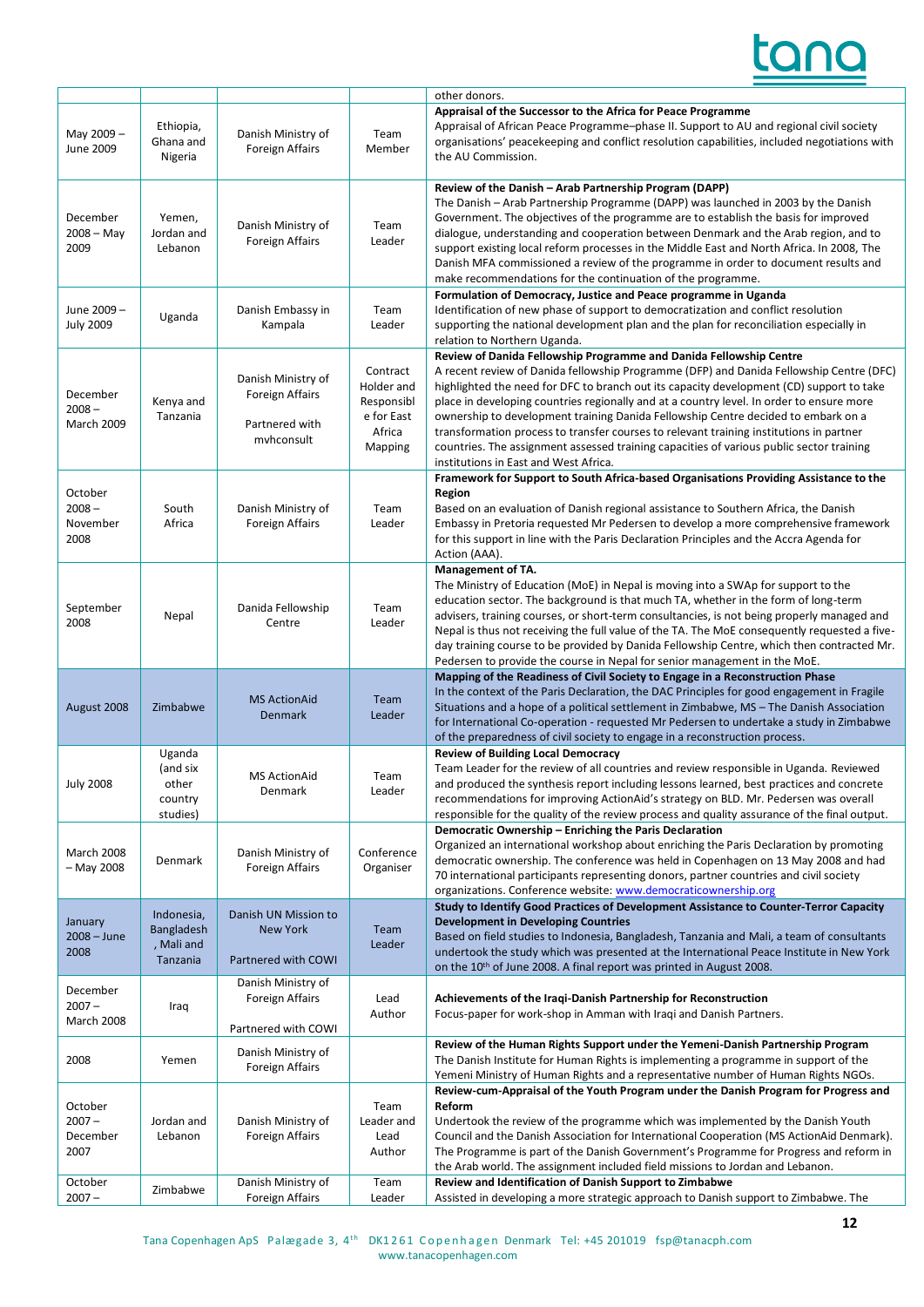

| November<br>2007                        |                    |                                                                                                        |                                                                                     | assignment included a 10 days mission to Zimbabwe and 2 days in South Africa to consult<br>with a broad spectre of actors in Zimbabwe. Donors, civil society, churches, trade unions,<br>government and opposition.                                                                                                                                                                                                                                                                                                                                                                                                |
|-----------------------------------------|--------------------|--------------------------------------------------------------------------------------------------------|-------------------------------------------------------------------------------------|--------------------------------------------------------------------------------------------------------------------------------------------------------------------------------------------------------------------------------------------------------------------------------------------------------------------------------------------------------------------------------------------------------------------------------------------------------------------------------------------------------------------------------------------------------------------------------------------------------------------|
| <b>March 2007</b><br>- May 2007         | Kenya              | Diakonia, Forum Syd,<br>Save the Children<br>Sweden and Swedish<br>Cooperative Centre                  | Team<br>Leader                                                                      | The Paris Declaration and its effects on civil society. Case: Kenya<br>The aim was that the study would serve as an input into the discussions leading up to the<br>review of the Paris Declaration scheduled for September 2008. A workshop with more than<br>60 participants discussed the study in Nairobi in May 2007 and the study has since then<br>been presented at various international conferences.                                                                                                                                                                                                     |
| May 2007-<br>June 2007                  | Bangladesh         | Danish Embassy in<br>Dhaka                                                                             | Team<br>Leader                                                                      | Formulation of Multi-Sectoral Programme on Violence Against Women                                                                                                                                                                                                                                                                                                                                                                                                                                                                                                                                                  |
| October<br>2006                         | Bangladesh         | Save the Children<br>Sweden-Denmark,<br>Danida, DFID, Swiss<br>Development<br>Cooperation and<br>Norad | Team<br>Leader                                                                      | Joint Donor Review of Support to Underprivileged Children's Educational Programme<br>(UCEP)<br>Save the Children Sweden-Denmark, Danida, DFID-UK, Swiss Development Cooperation<br>and Norway has for a number of years supported UCEP's education and training for child<br>labourers.                                                                                                                                                                                                                                                                                                                            |
| April 2006-<br>June 2006                | South<br>Africa    | <b>EU Delegation to</b><br>Pretoria                                                                    | Team<br>Leader                                                                      | Feasibility and Design Study on EC support to Public Participation in Local Government in<br><b>South Africa</b><br>Feasibility and design study on EC support to Public Participation in Local Government in<br>South Africa. Working closely with the Department for Local Government and other<br>stakeholders. Coordinate with other donors e.g. GTZ, Sweden and DFID.                                                                                                                                                                                                                                         |
| September<br>2006                       | Bangladesh         | Danish Embassy in<br>Dhaka                                                                             | Team<br>Leader                                                                      | <b>Appraisal of Support to CODEC</b><br>A Bangladeshi national NGO supporting community development in the Coastal Region of<br>Bangladesh.                                                                                                                                                                                                                                                                                                                                                                                                                                                                        |
| January<br>$2006 - April$<br>2006       | Global             | Danish Ministry of<br><b>Foreign Affairs</b>                                                           | Team<br>Leader                                                                      | <b>Counter-Terrorism Capacity Building (CTCB)</b><br>Commissioned by the Danish UN-mission in New York and in co-operation with an<br>American research-institute, the assignment was to clarify potential links between<br>development assistance and CTCB (especially in relation to good governance), and assist in<br>developing a methodology for assessing the needs of low-income countries for CTCB. Field<br>trips to Kenya and Bangladesh were undertaken.                                                                                                                                               |
| 2005-2006                               | Nordic+            | Norad                                                                                                  | Deputy<br>Team<br>Leader                                                            | <b>Barriers to Delegated Co-operation.</b><br>An assessment of policies and procedures of six members of the Nordic+ group (UK,<br>Netherlands, Norway, Sweden, Denmark and Ireland) in order to identify barriers to<br>delegated co-operation and donor-harmonisation in general. The assessment was<br>commissioned by Norad for the Nordic+ group.                                                                                                                                                                                                                                                             |
| 2005                                    | Mozambiq<br>ue     | Danish Embassy in<br>Mozambique                                                                        | Team<br>Leader                                                                      | Review of Programme supporting Consolidation of Municipal Taxes and Fiscal<br>Decentralisation                                                                                                                                                                                                                                                                                                                                                                                                                                                                                                                     |
| January<br>$2005 -$<br>February<br>2005 | Uganda             | Danish Embassy in<br>Kampala                                                                           | Team<br>Leader                                                                      | Review of Danish Support to Good Governance in Uganda<br>The assignment included reviewing a new strategy for mainstreaming governance in all<br>Danish supported development programmes, but the review was mainly directed at<br>interventions in conflict resolution in Northern Uganda and Karamoja, support to the<br>Justice, Law and Order Programme, Decentralisation, Human Rights, Democratisation and<br>Civil rights plus Anti-Corruption.                                                                                                                                                             |
| August 2005<br>– November<br>2005       | Ethiopia           | Danish Ministry of<br><b>Foreign Affairs</b>                                                           | Team<br>Leader                                                                      | Analysis of the Perspectives for Danish Development Assistance to Ethiopia, Niger and<br>Mali<br>The analyses were commissioned by the Danish MFA as part of the process to decide on an<br>additional programme country. Besides being overall responsible for all three studies. Finn<br>undertook the research on Ethiopia in September 2005.                                                                                                                                                                                                                                                                   |
| December<br>2005                        | Zambia             | Danish Embassy in<br>Zambia                                                                            | Team<br>Leader                                                                      | <b>Support to Refugee Hosting Areas</b><br>Programme formulation of the second phase of a programme to support the repatriation<br>and integration of Angolan refugees in Zambia.                                                                                                                                                                                                                                                                                                                                                                                                                                  |
| January<br>$2004 -$<br>February<br>2005 | Africa<br>Regional | Danish Ministry of<br><b>Foreign Affairs</b>                                                           | As Deputy<br>in Danida's<br>Technical<br>Advisory<br>Departmen<br>t; Team<br>Leader | AU and Regional African Organisations 2004 and 2005: Africa Programme for Peace<br>Based on a history of Danish support to initiatives concerning peace-keeping efforts in<br>Southern Africa. Finn was instrumental in the formulation of a programme for assistance to<br>support conflict prevention and peacekeeping capacities in the revitalised regional<br>structures in Africa. With the African Union (AU) in the forefront, this included missions to<br>consult with AU, ECOWAS, IGAD and SADC.                                                                                                        |
| 2003 - 2004                             | Iraq               | Danish Ministry of<br><b>Foreign Affairs</b>                                                           | Team<br>Leader                                                                      | <b>Fact Finding Mission to Iraq</b><br>A few months after the fall of the Saddam Hussein-regime a fact-finding and identification<br>mission was fielded to Southern Iraq. Support in the form of rebuilding law and order was<br>defined and included police training, refurbishment of court-houses and support to local<br>government structures. A follow-up mission was fielded in November. Mr. Pedersen<br>afterwards had the responsibility (as Team Leader) for advising on a variety of issues<br>concerning assistance to reconstruction projects in Iraq and for input to strategic<br>considerations. |
| 2004                                    | Nepal              | Danish Ministry of<br><b>Foreign Affairs</b>                                                           | Team<br>Leader                                                                      | <b>Monitoring and Indicators</b><br>In order to assist in increased alignment of Danish development support to Nepal,<br>programme partners, advisors and Danish embassy staff were informed of and trained in<br>the agreements of the Paris Declaration. The mission also assisted in setting up a<br>monitoring system with indicators reflecting the alignment agenda.                                                                                                                                                                                                                                         |
| January<br>2004                         | Rwanda             | Danish Ministry of<br><b>Foreign Affairs</b>                                                           | Team<br>Leader                                                                      | Joint donor Review of Support to the Multi-country Disarmament and Reintegration<br><b>Programme (MDRP)</b>                                                                                                                                                                                                                                                                                                                                                                                                                                                                                                        |